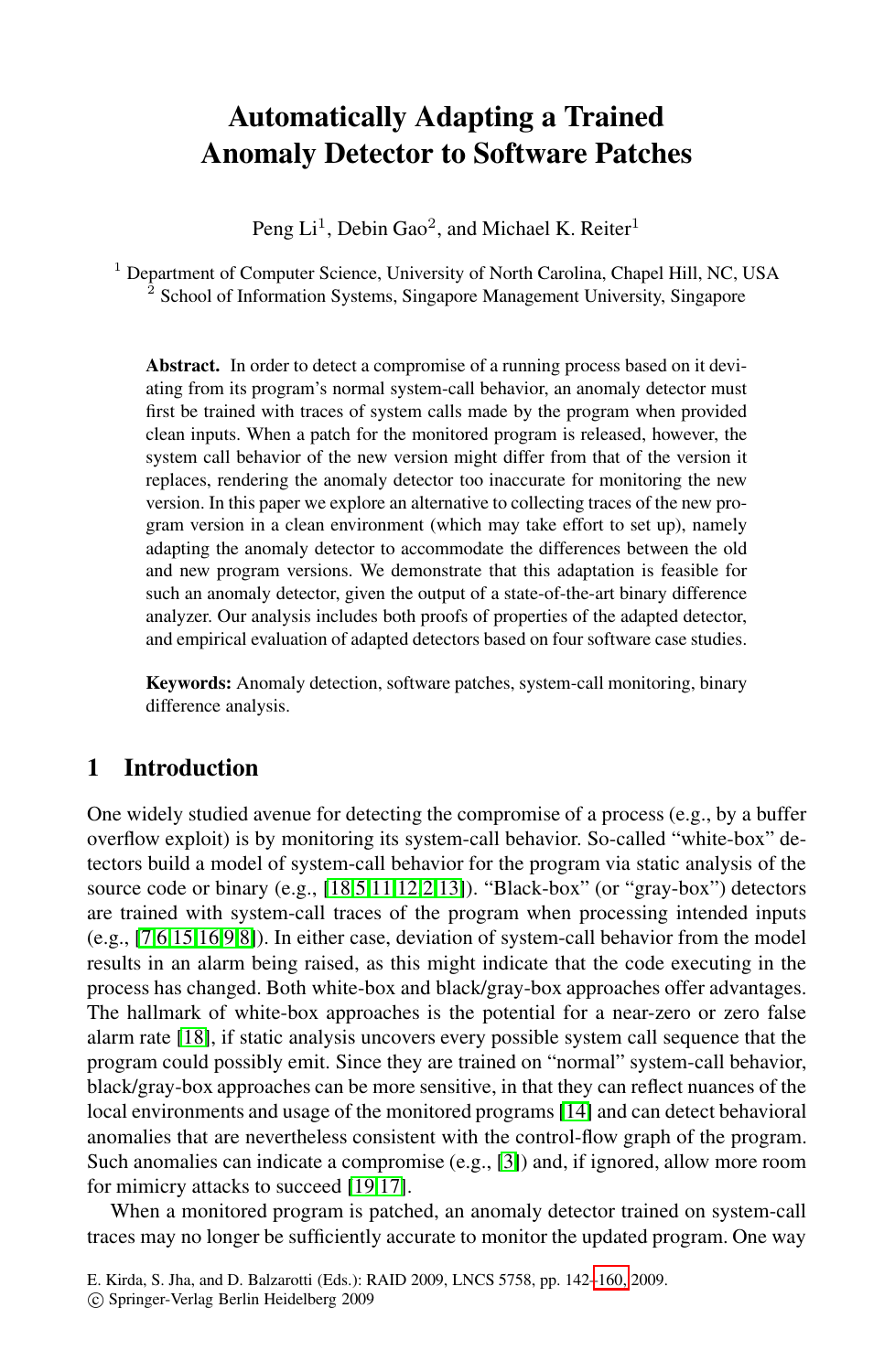to address this is to rebuild the model by collecting traces of the updated program. However, these traces must be gathered in a sanitized environment free of attacks that is otherwise as similar as possible  $-e.g.,$  in terms of the operating system and relevant device configurations and contents, as well as the program usage — to the environment in which the updated program will be run. This problem is compounded if there are multiple such environments.

To avoid the effort of setting up a sanitized environment for collecting system-call traces every time a patc[h is](#page-13-7) issued, in this paper we consider an alternative approach to building a model of normal system-call behavior for an updated program. Our approach consists of detecting the differences between the updated program and the previous version, and then directly updating the system-call behavior model to reflect these changes. There are several complexities that arise in doing this, however. First, program patches are often released as wholly new program versions, not isolated patches. Second, in either case, program updates are typically released only in binary format. Both of these make it difficult to detect where the changes occur between ver[sion](#page-13-7)s. Third, while stateof-the-art binary difference analyzers (e.g., [10]) can detect where changes occur, how to modify the system-call model to reflect those changes can require significant further analysis. We emphasize, in particular, that we would like to adapt the model to accommodate these changes while decaying the model's sen[siti](#page-13-8)vity to abnormal behavior as little as possible. So, adaptations that increase the model's size (and hence allowed behaviors) more than the changes would warrant should be avoided.

In this paper we provide an algorithm for converting the *execution-graph* anomaly detector [8] on the basis of the output of the BinHunt binary difference analysis tool [10] when applied to a program and its updated version. We show that our algorithm is sound, in the sense that the resulting execution-graph anomaly detector accepts only system-call sequences that are consistent with the control-flow graph of the program. Such soundness was also a requirement of the original execution-graph model [8], and so our algorithm preserves this property of the converted execution graph. In addition, we show through experiments with several patched binaries that our converted execution graphs can be of comparable size to ones generated by training on system-call sequences collected from the updated program, and moreover that the converted execution graphs accept (i.e., do not raise alarms on) those sequences. As such, the converted execution graphs from our algorithms are, based on our experiments, good approximations of the execution graphs that would have been achieved by training. To our knowledge, ours is the first work to automatically update a system-call-based anomaly detection model in response to program patches.

# **2 Related Work**

Systems that employ binary matching techniques to reuse stale "profiles" are most related to our work. Profiles of a program are representatives of how a program is used on a specific machine by a specific user. They usually include program counter information, memory usage, system clock information, etc., and are typically obtained by executing an instrumented version of the program that generates profile information as a side-effect of the program execution. Spike [4] is an optimization system that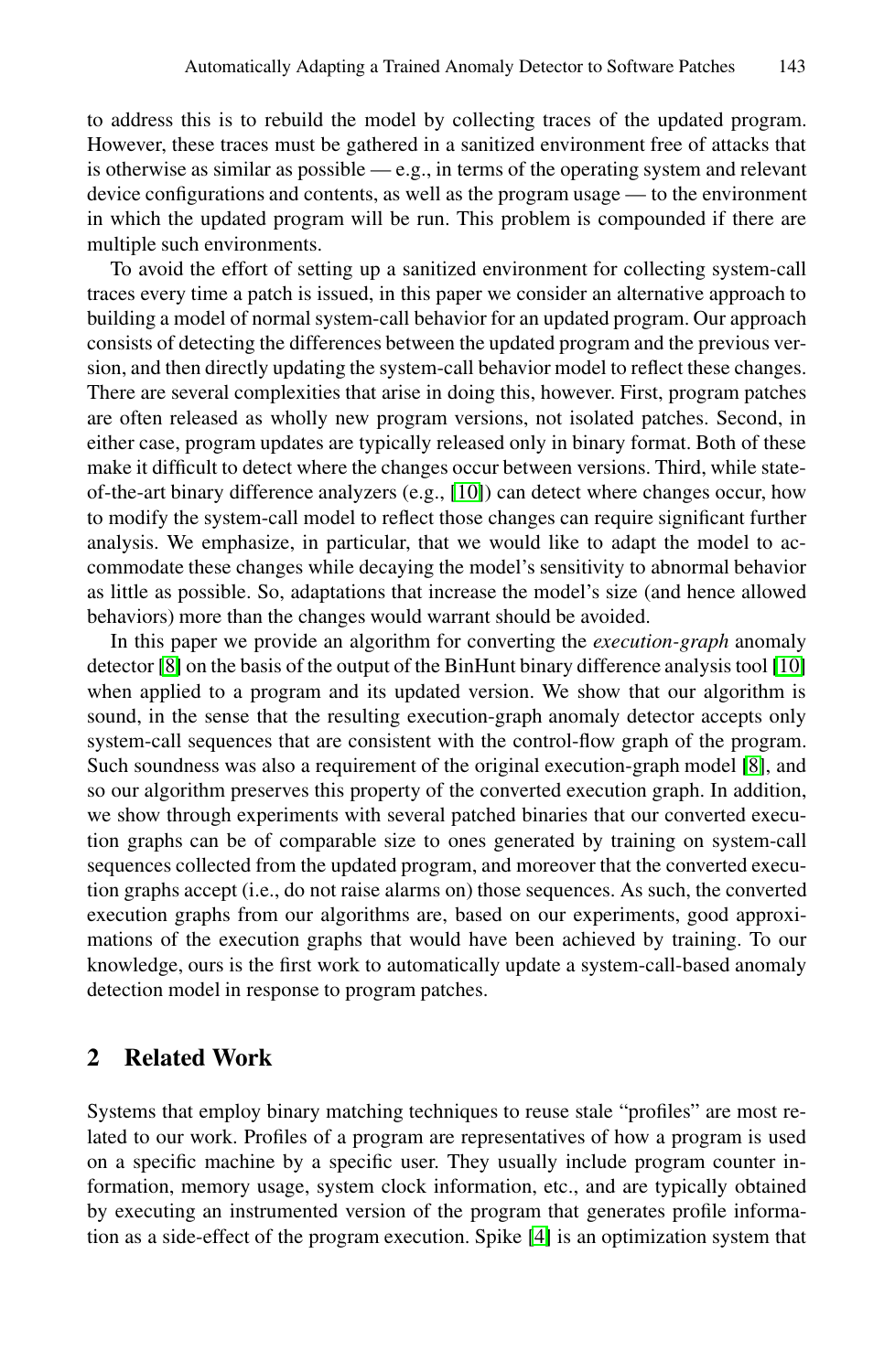collects, manages, and applies profile information [to](#page-14-3) [o](#page-14-3)ptimize the execution of DEC Alpha executables. When old profiles are used to optimize a new build of a program, Spike simply discards profiles for procedures that have changed, where changes in procedures between two builds of a program are detected by calculating the edit distance between signatures of the corresponding procedures. Spike is not able to re-use profiles of modified procedures.

<span id="page-2-0"></span>Wang et al. proposed a binary matching tool, namely [B](#page-13-8)MAT, to propagate profile information from an older, extensively profiled build to a newer build [20]. An optimized version of the newer build is then obtained by applying optimization techniques on the newer build and the propagated profile. The main difference between BMAT and our proposed technique is that we skip the process of propagating the profiles (which roughly correspond to the system-call traces in anomaly detection) and directly propagate the anomaly detection model of the older build to that of the newer build. Our approach is better suited to anomaly detectors that use an automaton-like model because these models are closely related to the control flow of the program (e.g., [8]), and therefore our approach avoids potential inaccuracies introduced in an indirect approach in which [sy](#page-13-9)stem-call traces are derived first.

## **3 Background and Terminology**

To better explain our algorithm for converting t[he](#page-6-0) execution-graph anomaly detection model [8], here we provide some background and terminology. We first give our definitions of basic blocks and control flow graphs, which are slightly different from those typical in the literature  $(c.f., [1])$ . Next, we outline important concepts in binary difference analysis including common induced subgraphs and relations between two matched basic blocks and two matched functions. We also define important elements in control flow graphs, e.g., call cycles and paths, and finally briefly define an execution graph. The conversion algorithms and their properties presented in Section 4 rely heavily on the definitions and lemmas outlined in this section.

<span id="page-2-1"></span>Our definitions below assume that each function is entered only by calling it; jumping into the middle of a function (e.g., using a  $q \circ t$ ) is presumed not to occur. We consider two system calls the same if and only if they invoke the same system-call interface (with potentially different arguments).

**Definition 1 [basic block, control-flow subgraph/graph].** A *basic block* is a consecutive sequence of instructions with one entry point. The last instruction in the basic block is the first instruction encountered that is a jump, function call, or function return, or that immediately precedes a jump target.

The *control-flow subgraph* of a function f is a directed graph  $\text{cfsg}_f = \langle \text{cfsgV}_f, \text{gfsgV}_f \rangle$ cfsg $E_f$ ). cfsg $V_f$  contains

- a designated  $f$  enter node and a designated  $f$  exit node; and
- a node per basic block in  $f$ . If a basic block ends in a system call or function call, then its node is a *system call node* or *function call node*, respectively. Both types of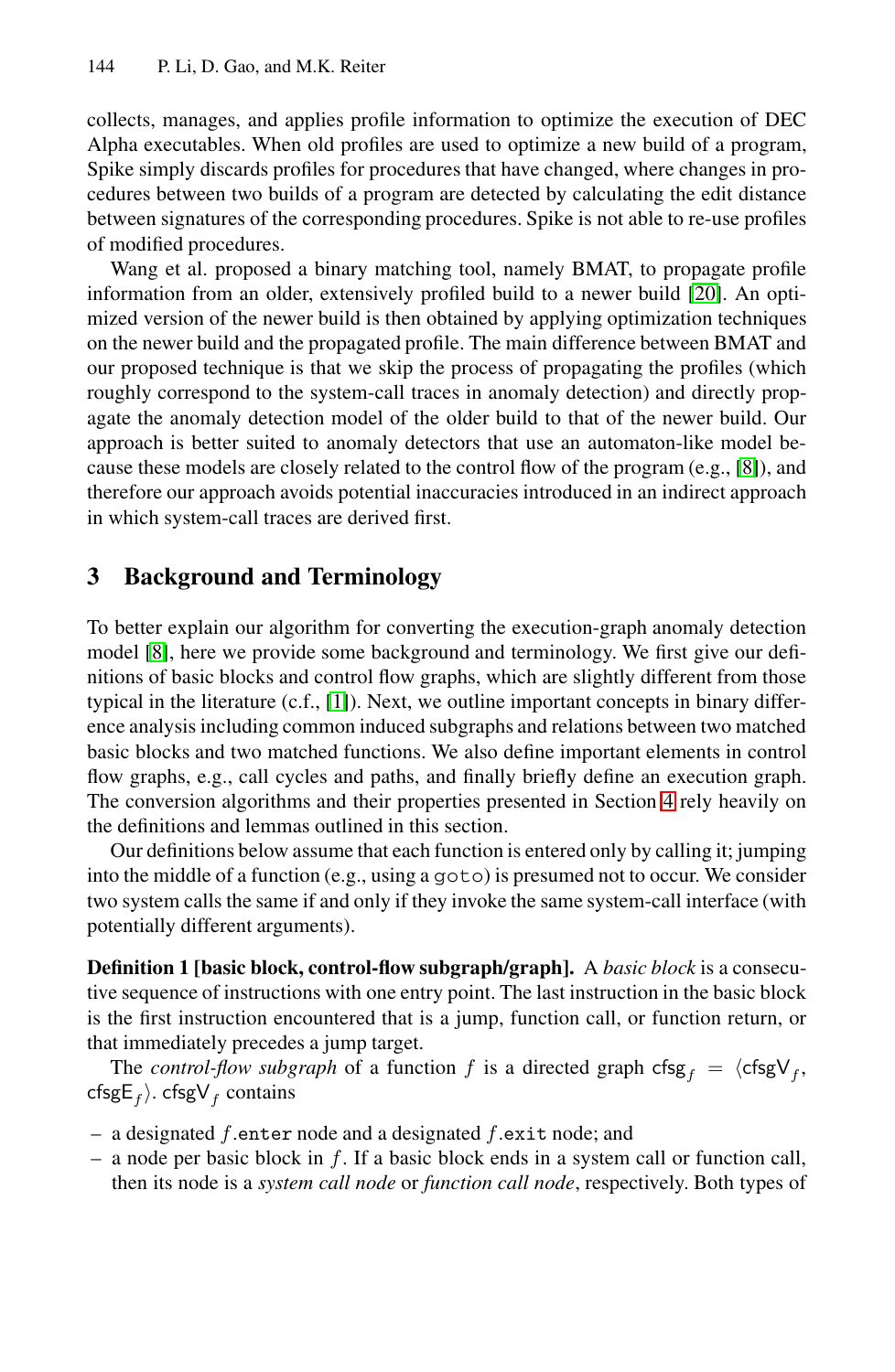nodes are generically referred to as simply *call nodes*. Each node is named by the address immediately following the basic block.<sup>1</sup>

cfsg $E_f$  contains  $(v, v')$  if

- $v = f$  enter and  $v'$  denotes the first basic block executed in the function; or  $v' = f$  exiting the view in a return instruction; or
- $v' = f$  exit and v ends with a return instruction; or<br> $v' = v$  ends in a jump for which the first instruction of  $v'$
- v ends in a jump for which the first instruction of v' is the jump target; or<br>
 the address of the first instruction of v' is the address immediately follow
- the address of the first instruction of  $v'$  is the address immediately following (i.e., is the name of)  $v$ the name of)  $v$ .

<span id="page-3-0"></span>[The](#page-13-7) *control-flow graph* of a program P is a directed graph cfg<sub>P</sub> =  $\langle cfgV_P, cfgE_P \rangle$ <br>where  $cfgV = -11$   $cfsgV$ , and  $(v, v') \in cfsF$ , iff where  $\text{cfgV}_P = \bigcup_{f \in P} \text{cfsgV}_f$  and  $(v, v') \in \text{cfgE}_P$  iff

 $(- (v, v') \in \text{cfsgE}_f \text{ for some } f \in P; \text{ or }$ <br>  $(v, v') = f \text{ enter for some } f \in P \text{ and } g$ 

 $- v' = f$  enter for some  $f \in P$  and v denotes a basic block ending in a call to f; or  $- v = f$  exit for some  $f \in P$  and v' denotes a basic block ending in a call to f  $- v = f$ . exit for some  $f \in P$  and  $v'$  denotes a basic block ending in a call to  $f$ .  $\Box$ 

We next define common induced subgraphs, which are used in binary difference analysis of two programs [10].

**Definition 2 [common induced subgraph,**  $\sim$ **,**  $\approx$  **].** Given cfsg<sub>f</sub> =  $\langle$ cfsgV<sub>f</sub>, cfsgE<sub>f</sub> $\rangle$ , an induced subgraph of cfsg, is a graph isg,  $-$  /isgV, isgE,  $\rangle$  where isgV,  $\subset$  cfsgV, an *induced subgraph* of cfsg<sub>f</sub> is a graph  $\log_f = \langle \text{isgV}_f, \text{isgE}_f \rangle$  where  $\log V_f \subseteq \text{cfsgV}_f$ <br>and  $\log \epsilon = -\epsilon \log \log \sqrt{1 + \log \log \epsilon}$ . and  $\text{isgE}_f = \text{cfsgE}_f \cap (\text{isgV}_f \times \text{isgV}_f)$ . Given two functions f and g, a *common induced* subgraph is a pair (isg, isg.) of induced subgraphs of cfsg, and cfsg. respectively *subgraph* is a pair  $\langle \text{isg}_f, \text{isg}_g \rangle$  of induced subgraphs of cfsg<sub>f</sub> and cfsg<sub>g</sub>, respectively, that are isomorphic. We use  $\sim$  to denote the node isomorphism: i.e., if  $v \in \text{isgV}$ , mans that are isomorphic. We use  $\sim$  to denote the node isomorphism; i.e., if  $v \in \text{isgV}_f$  maps to  $w \in \text{isgV}_q$  in the isomorphism, then we write  $v \sim w$  and say that v "matches" w. Similarly, if  $v \sim w$ ,  $v' \sim w'$ , and  $(v, v') \in \text{isgE}_f$  (and so  $(w, w') \in \text{isgE}_g$ ), then we write  $(v, v') \sim (w, w')$  and so that edge  $(v, v')$  "matches"  $(w, w')$ wri[t](#page-13-7)e  $(v, v') \sim (w, w')$  and s[ay](#page-13-7) that edge  $(v, v')$  "matches"  $(w, w')$ .<br>The algorithm presented in this paper takes as input an inject

The algorithm presented in this paper takes as input an injective partial function  $\pi : \{f : f \in P\} \rightarrow \{g : g \in Q\}$  for two programs P and Q, and induced subgraphs  $\{\langle \text{isg}_f, \text{isg}_{\pi(f)} \rangle : \pi(f) \neq \bot\}$ . We naturally extend the "matching" relation to functions<br>by writing  $f \sim \pi(f)$  if  $\pi(f) \neq \bot$  and say that f "matches"  $\pi(f)$ . Two matched by writing  $f \sim \pi(f)$  if  $\pi(f) \neq \bot$ , and say that f "matches"  $\pi(f)$ . Two matched functions f and g are similar denoted  $f \approx g$  iff isg. – cfsg. and isg. – cfsg. functions f and g are *similar*, denoted  $f \approx g$ , iff  $\log_f = \text{cfsg}_f$  and  $\log_g = \text{cfsg}_g$ .

Control-flow subgraphs and graphs, and common induced subgraphs for two programs, can be extracted using static analysis of binaries [10]. When necessary, we will appeal to static analysis in the present work, assuming that static analysis is able to disassemble the binary successfully to locate the instructions in each function, and to build cfsg<sub>f</sub> for all functions f and cfg<sub>f</sub> for the program  $P$ all functions f and cfg<sub>P</sub> for the program P.

A tool that provides the common induced subgraphs required by our algorithm is BinHunt [10]. When two nodes are found to match each other by BinHunt, they are functionally similar. For example, if  $v \in \text{isgV}_f$ ,  $w \in \text{isgV}_{\pi(f)}$ , and  $v \sim w$ , then either both  $v$  and  $w$  are call nodes, or neither is; we utilize this property in our algorithm. However, BinHunt compares two nodes by analyzing the instructions *within* each node only, and so the meaning of *match* does not extend to functions called by the nodes. For example, two nodes, each of which contains a single call instruction, may match

<sup>&</sup>lt;sup>1</sup> For a function call node, this name is the return address for the call it makes.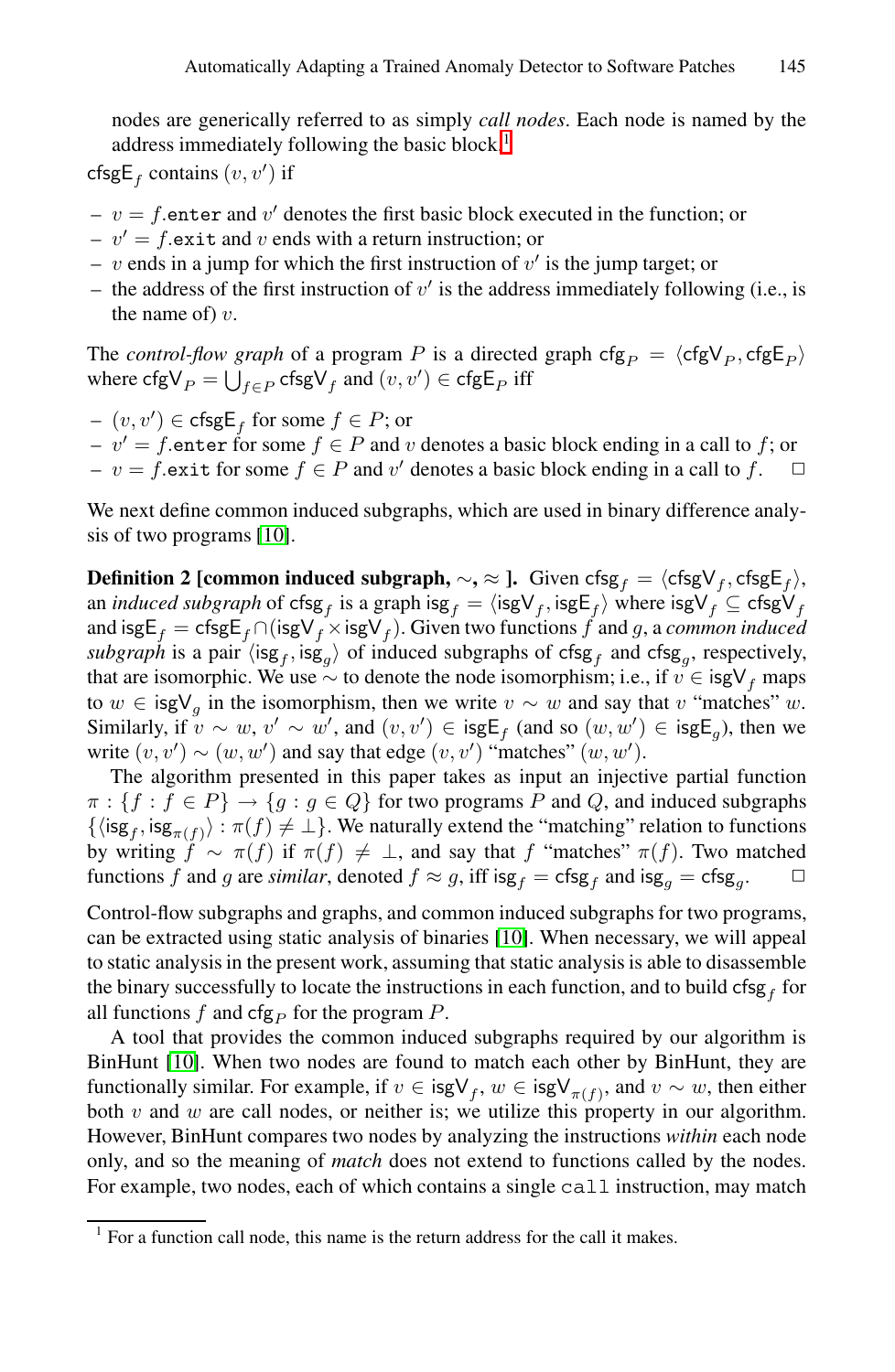<span id="page-4-1"></span>to each other even if they call very different functions. In order to extend the meaning of *match* to functions called by the nodes, we introduce a new relation between two functions (and subsequently two nodes), called *extended similarity*.

**Definition 3**  $\begin{bmatrix} \infty^{\text{ext}} \\ \infty \end{bmatrix}$ . Two matched functions f and g are *extended-dissimilar*, denoted  $f \stackrel{\text{ext}}{\approx} g$ , iff

– (Base cases)

- 
- $f \not\approx g$ ; or<br>• for two sy • for two system call nodes  $v \in \text{cfsg}_f$  and  $w \in \text{cfsg}_g$  such that  $v \sim w$ , v and w call different system calls; or
- for two function call nodes  $v \in \text{cfsg}_f$  and  $w \in \text{cfsg}_g$  such that  $v \sim w$ , if v calls  $f'$  and w calls  $g'$ , then  $f' \not\approx g'$ .<br>dentices Francisco soll
- (Induction) For two function call nodes  $v \in \text{cfsg}_f$  $v \in \text{cfsg}_f$  $v \in \text{cfsg}_f$  and  $w \in \text{cfsg}_g$  such that  $v \sim w$ , if v calls f' and w calls g', then  $f' \overset{\text{ext}}{\not\approx} g'$ .

If two matched functions f and g are not extended-dissimilar, then they are *extendedsimilar*, denoted  $f \approx g$ . Two matched nodes v and w are *extended-similar*, denoted  $v \stackrel{\text{ext}}{\approx} w$ , if (i) neither v nor w is a call node; or (ii) v and w make the same system call; or (iii) v and w call f and g, respectively, and  $f \stackrel{\text{ext}}{\approx} q$ .  $\approx g$ .  $\Box$ 

Two extended-similar nodes exhibit a useful property that will be stated in Lemma 1. To state this property, we first define call cycles.

<span id="page-4-0"></span>**Definition 4 [Call cycle].** A sequence of nodes  $\langle v_1, \ldots, v_l \rangle$  in cfg<sub>P</sub> is a *call cycle* from *v* iff for some function  $f \in P, v = v_1 = v_2$  is a function call node calling to f *from* v iff for some function  $f \in P$ ,  $v = v_1 = v_i$  is a function call node calling to f,  $v_2 = f$ .enter,  $v_{l-1} = f$ .exit, and

- (Base case) For each  $i \in (1, l 1)$ ,  $v_i \in \text{cfsgV}_f$  and  $(v_i, v_{i+1}) \in \text{cfsgE}_f$ .<br>
 (Induction) For some  $k \leq (1, l 1)$ ,  $k \leq k'$
- (Induction) For some  $k, k' \in (1, l-1), k < k'$ ,
	- for each  $i \in (1, k] \cup [k', l), v_i \in \text{cfgV}_f$  $i \in (1, k] \cup [k', l), v_i \in \text{cfgV}_f$  $i \in (1, k] \cup [k', l), v_i \in \text{cfgV}_f$ ; and<br>
	 for each  $i \in (1, k) \cup [k', l 1)$  (*n*, *n*<sub>1111</sub>)  $\in$
	- for each  $i \in (1, k) \cup [k', l-1), (v_i, v_{i+1}) \in \text{cfsgE}_f$ ; and<br>
	  $\binom{n}{k}$ ,  $\binom{n}{k}$  is a call evel from  $v_i = v_i$ .
	- $\langle v_k, \ldots, v_{k'} \rangle$  is a call cycle from  $v_k = v_{k'}$

 $\overline{\phantom{a}}$  .  $\overline{\phantom{a}}$ 

**Lemma 1.** *If* v and w are call nodes in P and Q, respectively, and  $v \approx w$ , then for even call cycle from *y* that results in a (possibly empty) sequence of system calls, there *every call cycle from* v *that results in a (possibly empty) sequence of system calls, there is a call cycle from* w *that results in the same sequence of system calls.*

Lemma 1, which is proved in Appendix B, shows a useful property about extendedsimilar nodes, and is used in our proofs of properties of the converted execution graph. As we will see, some edges can be copied from the execution graph of the old binary P to the execution graph of the new binary Q on the basis of nodes in cfg<sub>P</sub> being extendedsimilar to nodes in  $\text{cfg}_Q$ , since those nodes exhibit similar system-call behavior. Next, we define paths to help refer to sequences of nodes in a control flow graph.

**Definition 5 [Path, full, pruned, silent, audible ].** A *path*  $p = \langle v_1, \ldots, v_n \rangle$  is a sequence of nodes where sequence of nodes where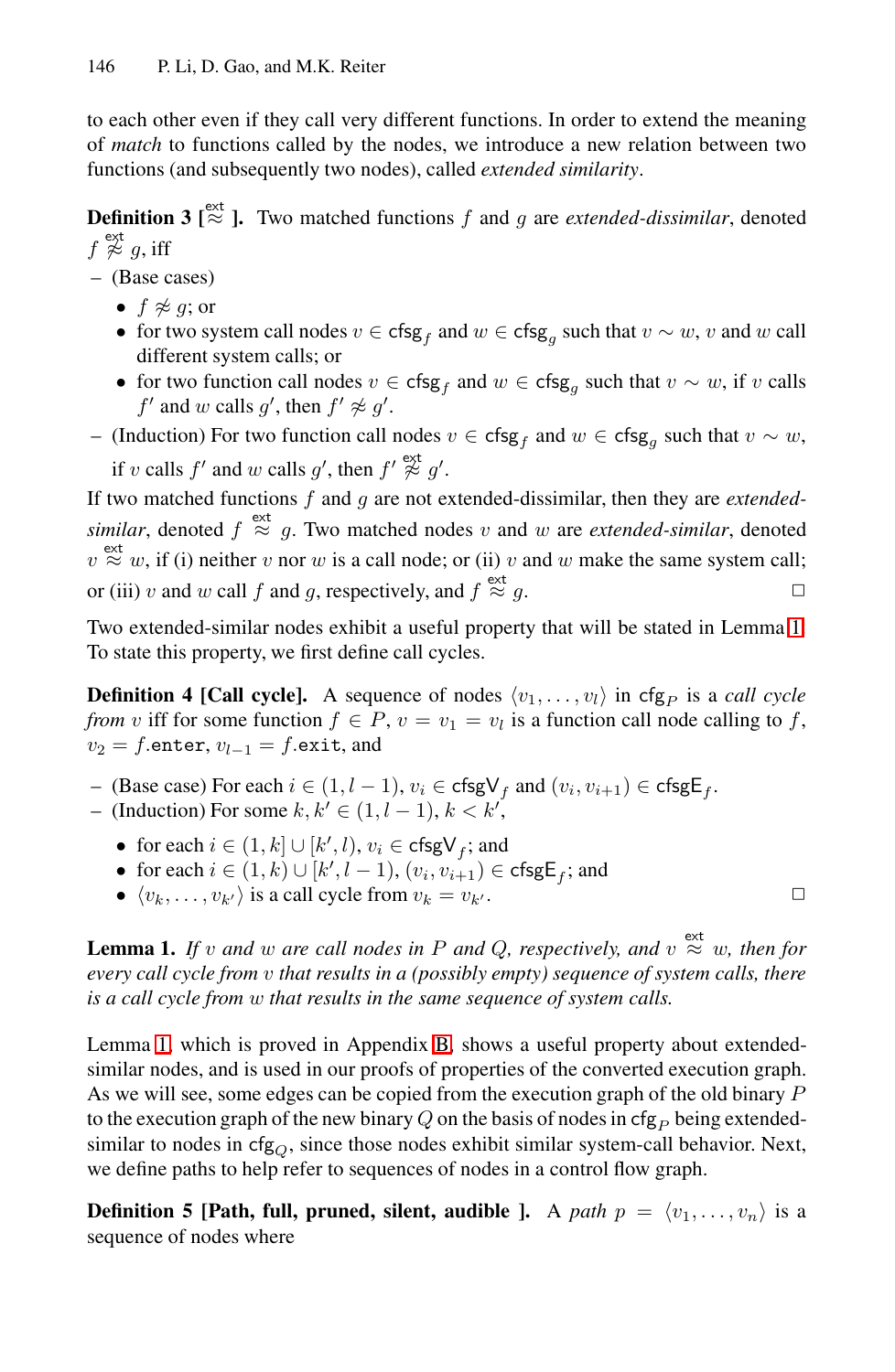- for all  $i \in [1, n], v_i \in \text{cfgV}_P$ ; and
- for all *i* ∈ [1, *n*),  $(v_i, v_{i+1})$  ∈ cfgE<sub>*p*</sub>.

We use |p| to d[en](#page-13-8)ote the length of p which is n.

p is *pruned* if no  $v \in \{v_2, \ldots, v_n\}$  is a function enter node, and if no  $v \in \{v_1, \ldots, v_n\}$  $v_{n-1}$ } is a function exit node. p is *full* if for every function call node  $v \notin \{v_1, v_n\}$  on  $v$  is either followed by a function enter node or preceded by a function exit node  $p, v$  is either followed by a function enter node or preceded by a function exit node (but not both).

p is called *silent* if for all  $i \in (1, n)$ ,  $v_i$  is not a system call node. Otherwise, it is lead *audible* called *audible*.

Next, we define an execution graph [8], which is a model for system-call-based anomaly detection. We begin with two technical definitions, however, that simplify the description of an execution graph.

**Definition 6 [Entry call node, exit call node].** A node  $v \in \text{cfsg}_f$  is an *entry call node* of f if v is a call node and there exists a full silent path  $p = \langle f.\text{enter}, \ldots, v \rangle$ . A node<br> $v \in \text{cfs}$  is an exit call node of f if v is a call node and there exists a full silent path  $v \in \text{cfsg}_f$  is an *exit call node* of f if v is a call node and there exists a full silent path  $p = \langle v, \ldots, f. \mathtt{exit} \rangle$ .

**Definition 7 [support (** $\rightsquigarrow$ ), strong support ( $\rightsquigarrow$ )]. A (full or pruned) path p =  $\langle v, \ldots, v' \rangle$  supports an edge  $(v, v')$ , denoted  $p \rightsquigarrow (v, v')$ , if p is silent. p *strongly sup-*<br>parts (v, v'), denoted p  $z^2$ , (v, v'), if  $p \rightarrow (v, v')$  and if each of v and v' is a system call *ports* (v, v- ), denoted  $p \stackrel{s}{\leadsto} (v, v')$ , if  $p \leadsto (v, v')$  and if each of v and v' is a system call<br>unction call node from which there is at least one audible call cycle node or a function call node from which there is at least one audible call cycle.  $\Box$ 

**Definition 8 [Execution subgraph/graph].** An *execution subgraph* of a function f is a directed graph  $\text{ess}_f = \langle \text{ess} \mathsf{V}_f, \text{ess} \mathsf{E}_f \rangle$  where  $\text{ess} \mathsf{V}_f \subseteq \text{cfsg} \mathsf{V}_f$  consists only of call nodes. If  $(v, v') \in \text{ess} \mathbb{E}_f$  then there is a full path  $p = \langle v, \dots, v' \rangle$ <br>An execution graph of a program P is a directed graph  $\epsilon$ such that  $p \stackrel{s}{\leadsto} (v, v')$ .

An *execution graph* of a program P is a directed graph  $eg_P = \langle egV_P, egEcl_P,$ <br>For  $-geFt + \lambda$  where  $geFcl - eqFcr$  and  $geFt + \lambda$  are sets of call edges cross edges egEcr<sub>P</sub>, egErt<sub>P</sub> $\rangle$  where egEcl<sub>P</sub>, egEcr<sub>P</sub>, and egErt<sub>P</sub> are sets of *call edges*, *cross edges*<br>and *return edges*, respectively, eg $V = \pm 1$ , egg $V$ , and egEcr<sub>pp</sub> =  $\pm 1$ , eggE and *return edges*, respectively.  $egV_P = \bigcup_{f \in P} e^{f} \cdot g \cdot V_f$  and  $egEcr_P = \bigcup_{f \in P} e^{f} \cdot g \cdot g \cdot F_f$ .<br>If  $(v, v') \in \text{erFcl}_p$  then *n* is a function call node ending in a call to the function f If  $(v, v') \in \text{egEcl}_P$ , then v is a function call node ending in a call to the function f<br>containing v' and v' is a entry call node. If  $(v', v) \in \text{erFrt}_P$  then v is a function call containing v', and v' is a entry call node. If  $(v', v) \in \text{egErt}_P$ , then v is a function call<br>node ending in a call to the function f containing v' and v' is an exit call node node ending in a call to the function f containing v', and v' is an exit call node.  $\Box$ 

An execution graph eg<sub>P</sub> is built by subjecting P to a set of legitimate inputs in a pro-<br>tected environment, and recording the system calls that are emitted and the return adtected environment, and recording the system calls that are emitted and the return addresses on the function call stack when each system call [is](#page-13-8) made. This data enables the construction of an execution graph. Then, to monitor a process ostensibly running P in the wild, the return addresses on the stack are extracted from the process when each system call is made. The monitor determines whether the sequence of system call (and the return addresses when those calls are made) are consistent with traversal of a path in eg<sub>P</sub>. Any such sequence is said to be in the *language accepted by the execution graph*.<br>Analogous monitoring could be performed using  $cfs$ , instead, and so we can similarly Analogous monitoring could be performed using cfg<sub>P</sub>, instead, and so we can similarly<br>define a *language accepted* by the control flow graph. An execution graph on sig built define a *language accepted by the control flow graph*. An execution graph  $eg_P$  is built so that any sequence in its language is also in the language accepted by  $cf_R$  [8] so that any sequence in its language is also in the language accepted by  $cfg_P$  [8].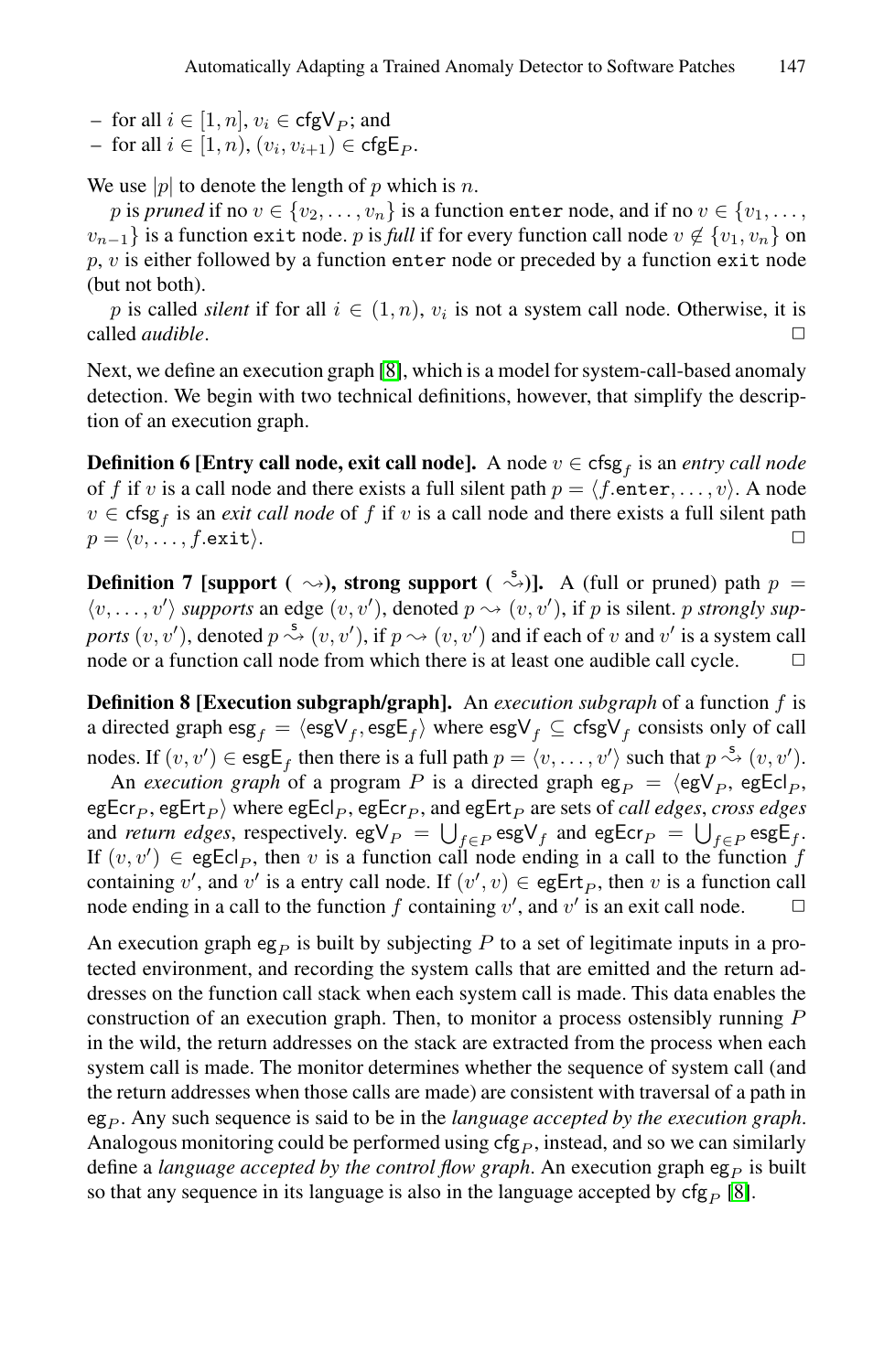## <span id="page-6-0"></span>**4 The Conversion Algorithm**

Suppose that we have an execution graph eg<sub>P</sub> for a program P, and that a patch to P is<br>released vielding a new program Q. In this section, we show our conversion algorithm released, yielding a new program Q. In this section, we show our conversion algorithm to obtain eg<sub>Q</sub>. In addition to utilizing eg<sub>P</sub>, our algorithm utilizes the output of a binary<br>difference analysis tool (e.g., [10]), specifically a partial injective function  $\pi$  and pairs difference analysis tool (e.g., [10]), specifically a partial injective function  $\pi$  and pairs  $\langle \text{isg}_f, \text{isg}_{\pi(f)} \rangle$  of isomorphic induced subgraphs. Our algorithm also selectively uses<br>static analysis on O. Unless stated otherwise, below we use f, y and n to denote a static analysis on  $Q$ . Unless stated otherwise, below we use  $f$ ,  $v$  and  $p$  to denote a function, node and path, respectively, in cfg<sub>P</sub>, and we use g, w, and q to denote a<br>function node and path respectively in cfg<sub>P</sub>. In addition, we abuse notation in using function, node and path, respectively, in cfg<sub>Q</sub>. In addition, we abuse notation in using<br>"C" to denote a path being in a graph (e.g. "n C cfg. "), in addition to its normal use "∈" to denote a path being in a graph (e.g.,  $\tilde{p} \in \text{cfg}_P$ "), in addition to its normal use for set membership.

Recall that we have two important requirements in designing the conversion algorithm. A first is that  $eg_Q$  preserves the soundness property of the original execution-<br>graph model, pamely that it accents only system call sequences that are consistent with graph model, namely that it accepts only system-call sequences that are consistent with cfg<sub>Q</sub>. A second requirement is that it decays the model's sensitivity to abnormal behav-<br>ior as little as possible, and therefore preserves the advantage of black, boy and gray boy ior as little as possible, and therefore preserves the advantage of black-box and gray-box models in that  $eg_Q$  should not accept system-call behavior that would not have been ob-<br>served were it built by training, even though this behavior may be accepted by cfg. served were it built by training, even though this behavior may be accepted by cfg<sub>Q</sub>.<br>We satisfy the above two requirements by

We satisfy the above two requir[eme](#page-6-1)nts by

- creating counterparts of as many nodes and edges in eg<sub>P</sub> as possible in eg<sub>Q</sub>;<br>adding new nodes and edges to eg, to accommodate changes between P and
- adding new nodes and edges to eg<sub>Q</sub> to accommodate changes between P and Q; and  $Q$ ; and  $\overline{Q}$ ; and  $\overline{Q}$ ; and  $\overline{Q}$ ; and  $\overline{Q}$ ; and  $\overline{Q}$ ; and  $\overline{Q}$ ; and  $\overline{Q}$ ; and  $\overline{Q}$ ; and  $\overline{Q}$ ; and  $\overline$
- [–](#page-9-0) performing the above two tasks in such a way that a minimal set of system-call behaviors is accepted by eg<sub>Q</sub>.

<span id="page-6-1"></span>More specifically, we first copy matched nodes and edges in  $\text{e}$ g to  $\text{e}$ g to the extent possible for all matched function pairs  $f \circ \text{e}$  a (Section 4.1). Next, we handle nodes in possible for all matched function pairs  $f \sim g$  (Section 4.1). Next, we handle nodes in cfsg<sub>g</sub> that are not matched and create corresponding cross edges (Section 4.2). In the last two steps we further process the function call nodes to account for the functions last two steps, we further process the function call nodes to account for the functions they call (Section 4.3) and connect execution subgraphs together to obtain the execution graph eg $_Q$  (Section 4.4).

## **4.1 Copying Nodes and Edges When**  $f \sim g$

The first step, called copy(), in our conversion algorithm is to copy matched portions in  $\text{ess}_{f}$  to esg<sub>g</sub>, if  $f \sim g$ . This is an important step as it is able to obtain a large portion<br>of exacusing that there is little difference between P and O and that the binary of eg<sub>Q</sub>, assuming that there is little difference between P and Q, and that the binary<br>difference analysis that precedes our conversion produces common induced subgraphs difference analysis that precedes our conversion produces common induced subgraphs  $\langle \text{isg}_f, \text{isg}_{\pi(f)} \rangle$  that are fairly complete for most  $f \in P$ . Intuitively, for two matched<br>functions f and g we simply need to copy all nodes and edges in esg , that are matched functions f and g, we simply need to copy all nodes and edges in esg<sub>f</sub> that are matched and update the names of the nodes (which denote return addresses). However, when a cross edge is copied to esg<sub>g</sub>, we need to make sure that there is a full path in cfg<sub>Q</sub> that<br>can result in the newly added cross edge (i.e., to make sure that it is supported by a full can result in the newly added cross edge (i.e., to make sure that it is supported by a full path).

There are two caveats to which we need to pay attention. The first is that a cross edge in esg<sub>f</sub> supported by a pruned path containing edges in cfsg $\mathsf{E}_f \setminus \text{isg}\mathsf{E}_f$  should not be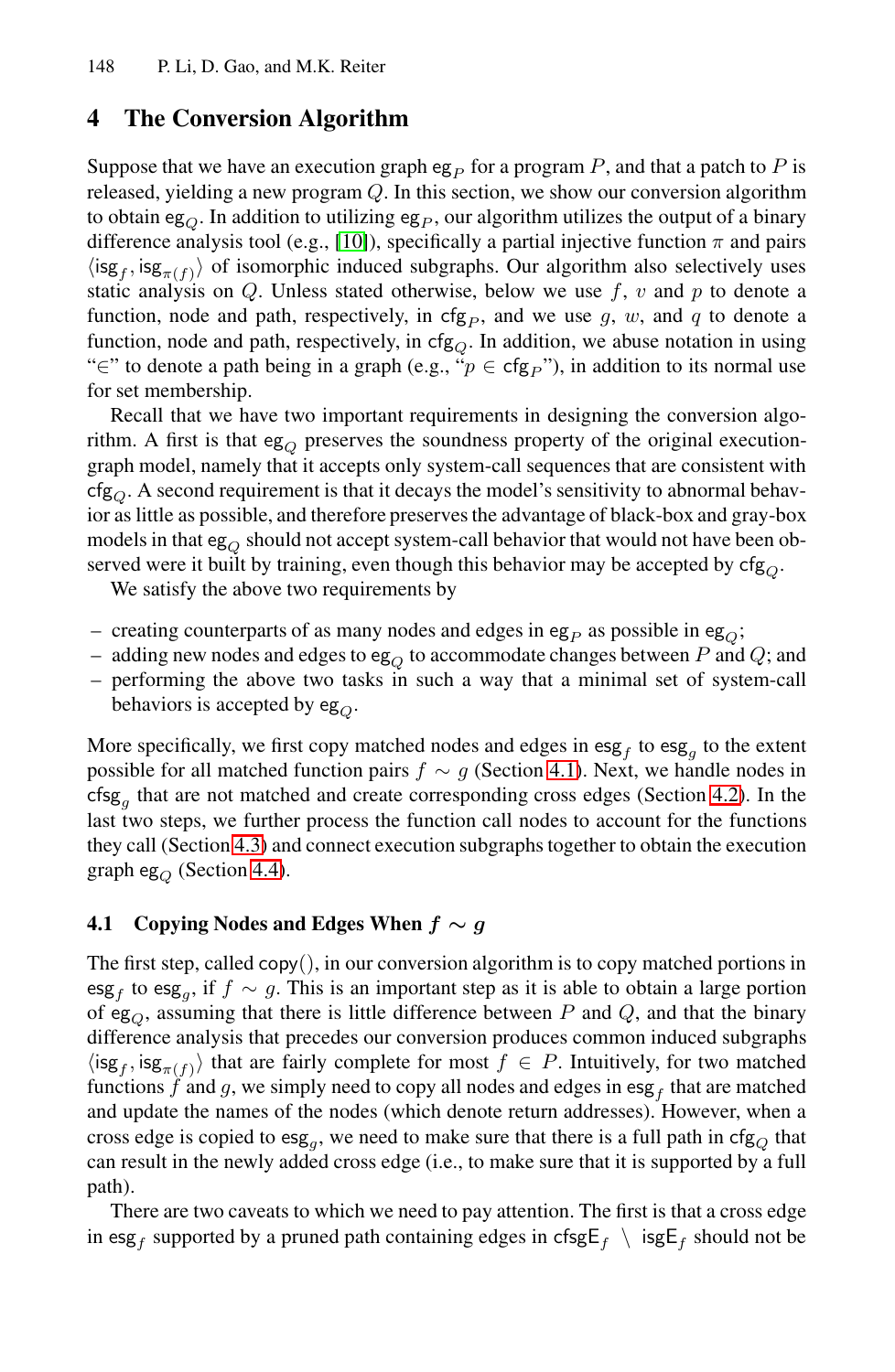copied to esg<sub>g</sub>, because something has changed on this pruned path and may render the cross edge not supported in cfg. To improve efficiency, here we restrict our analysis cross edge not supported in cfg<sub>Q</sub>. To improve efficiency, here we restrict our analysis<br>within f and a only and require that all pruned paths (instead of full paths) supporting within  $f$  and  $g$  only and require that all pruned paths (instead of full paths) supporting the cross edge to be copied be included in  $\text{isg}_f$  and  $\text{isg}_g$ .<br>For the example in Figure 1, a cross

For the example in Figure 1, a cross edge  $(v, v')$  is supported by the pruned<br>path  $(v, v_0, v_0, v')$  in cfsg. (which is also path  $\langle v, v_2, v_3, v' \rangle$  in cfsg<sub>f</sub> (which is also<br>a full path). However, there is no pruned a full path). However, there is no pruned path in  $\text{isg}_g$  that supports the correspond-<br>ing cross edge in esg. (so no full path ing cross edge in esg<sub>g</sub> (so no full path<br>in cfg, will support it). The only pruned [in](#page-2-0) cfg<sub>Q</sub> will support it). The only pruned<br>path  $\langle w, w \rangle$  in its does not suppath  $\langle w, w_2, w_4, w' \rangle$  $\langle w, w_2, w_4, w' \rangle$  $\langle w, w_2, w_4, w' \rangle$  in isg<sub>g</sub> does not sup-<br>port this cross edge since this pruned path port this cross edge since this pruned path would unavoidably induce a system call. Thus, the cross edge  $(v, v')$  cannot be<br>conject to sex copied to esg<sub>g</sub>.<br>A second ci

A second [cav](#page-4-0)eat is related to the notion of extended similarity that we introduced in Section 3. Assume  $v \sim w$ ,  $v' \sim w'$ , and  $v'' \sim w''$  (see Figure 2);<br>also assume that  $\langle v, v'' \rangle v' \sim \langle v, v' \rangle$  To also assume that  $\langle v, v'', v' \rangle \sim (v, v')$ . To copy  $(v, v')$  to esg<sub>g</sub>, we need  $\langle w, w'', w' \rangle \sim (w, w')$  and therefore  $v'' \stackrel{\text{ext}}{\approx} w''$  so that any call cycle from  $v''$  can be "replicated" by a call cycle from  $w''$ , yielding the same<br>system-call behavior (c.f. I emma 1) system-call behavior (c.f., Lemma 1).

In summary, when a cross edge  $(w, w')$  is created in esg<sub>g</sub> in this step,<br>all the nodes on the pruned paths supall the nodes on the pruned paths supporting this edge are matched, and the nodes along each pruned path not only match but are extended-similar if they are call nodes. We are very strict when copying a cross edge because we do not know which one of th[e m](#page-8-0)any supporting pruned paths was taken during training of eg<sub>P</sub>. In order to avoid possible mistakes<br>in conving a cross edge to esg, that 1) is in copying a cro[ss e](#page-14-4)dge to esg<sub>g</sub> that 1) is<br>not supported by a full path in  $c(x, y, z)$ not supported by a full path in cfg<sub>Q</sub>; or 2)<br>would not have been created had training would not have been created had training been done on Q, we have to require that all nodes on all supporting pruned paths



**Fig. 1.** Cross edge that is not copied

<span id="page-7-0"></span>edges in cfg cross edge in eg f''() call f() call f''() call f'() f''.enter call g() call g''() call g'() f''.exit call f'''() g''.enter g''.exit call g'''() g''() *w w*' *w*'' *v v* ' *v* '' *v* " *w*''

**Fig. 2.** Extended similarity in copy()

<span id="page-7-1"></span>be matched and extended-similar. In Figure 3, three cross edges are copied since all the pruned paths that support them are in the common induced subgraph and call nodes are extended-similar.

Algorithm 1 copy $()$ , in Appendix A, performs the operations in this step to copy nodes and cross edges. The following holds for the cross edges it copies to  $\text{ess}_{g}^{\text{cp}}$ .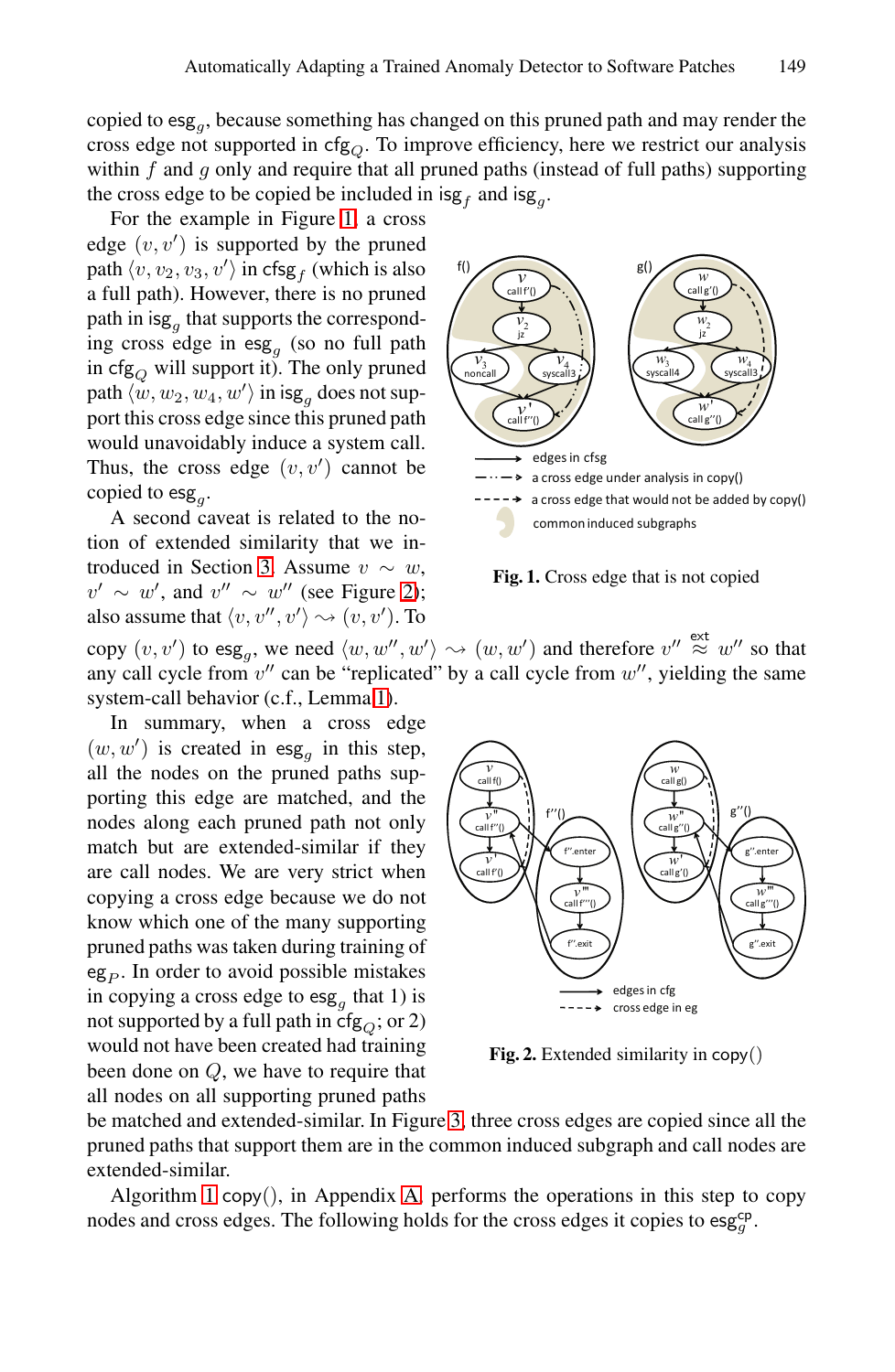**Lemma 2.** *Every cross edge added by* copy() *is strongly supported by a full path in* cfgQ*.*

Please refer to Appendix B for an outline of the proof.

copy() creates nodes and cross edges by copying them from esg<sub>f</sub>. The next<br>stap (Section 4.2) shows how we create step (Section 4.2) shows how we create more nodes and edges for  $\text{ess}_g$  by stat-<br>ically analyzing the unpatched portion ically analyzing the unmatched portion of  $g$ .

#### **4.2 The Unmatched Portion of** *g*

Assuming that f and  $q = \pi(f)$  differ by only a small portion, copy() would have created most of the nodes and cross ed[ges](#page-14-5) for esg<sub>g</sub>. In this step, we analyze the un-<br>matched portion of a to make esg more

<span id="page-8-0"></span>

**Fig. 3.** Converting an execution subgraph

<span id="page-8-1"></span>matched portion of g to ma[ke](#page-14-4)  $\text{esg}_q$  more complete. This step is necessary because  $\text{esg}_f$ does not contain information a[bou](#page-16-0)t the difference between f and g. Intuitively, esg  $_f$  and  $\langle \text{isg}_f, \text{isg}_g \rangle$  do not provide enough information for dealing with the unmatched portion<br>of a and we need to get help from static analysis of  $g$ , and we need to get help from static analysis.

We identify each pruned path in cfsg<sub>g</sub> that passes through the unmatched portion of<br>and then build cross edges between consecutive call podes on this pruned path until g and then build cross edges between consecutive call nodes on this pruned path until this path is connected to the nodes we created in Algorithm 1 copy(). Three cross edges in Figure 3 are created in this way due to the unmatched nodes  $w_4$  and  $w_5$ .

This algorithm, diff(), is detailed in Appendix A. diff() results in the following property for the cross edges it adds to  $\text{esg}^{\text{diff}}$ ; Appendix B gives an outline of the proof.

# **Lemma 3.** *Every cross edge added by* diff() *is supported by a full path in*  $\text{cfg}_Q$ *.*

If there is a cross edge in esg<sub>f</sub> that was not [co](#page-14-4)pied by copy() to esg<sub>g</sub>, this occurred be-<br>cause a supporting pruned path for this edge was changed (containing unpatched podes) cause a supporting pruned path for this edge was changed (containing unmatched nodes or nodes that are matched but not exte[nde](#page-14-4)d-similar) in  $q$ . Whether this pruned path was traversed [w](#page-10-0)hen P emitted the system-call sequences on which eg<sub>P</sub> was trained is, however, unknown. One approach to decide whether to copy the cross edge to  $\text{e}$ g is to explanatively search (e.g. in diff()) for a full path in cfg. that supports it. That is, any exhaustively search (e.g., in diff()) for a full path in cfg<sub>Q</sub> that supports it. That is, *any*<br>such path is taken as justification for the cross edge; this approach, therefore, potentially such path is taken as justification for the cross edge; this approach, therefore, potentially decreases the sensitivity of the model (and also, potentially, false alarms). Another possibility, which reflects the version of the algorithm in Appendix A, is to copy the cross edge only if there is a full supporting path that involves the changed (unmatched) part of g. (This process is encompassed by refine() in Appendix A, described below in Section 4.3.) In addition to this approach sufficing in our evaluation in Section 5, it better preserves the sensitivity of the model.

## **4.3 Refining esg***g* **Based on Called Functions**

Many function call nodes have been created in esg<sub>g</sub> by copy() and diff(). Except those extended-similar to their counterparts in  $cfsgV_f$ , many of these nodes are created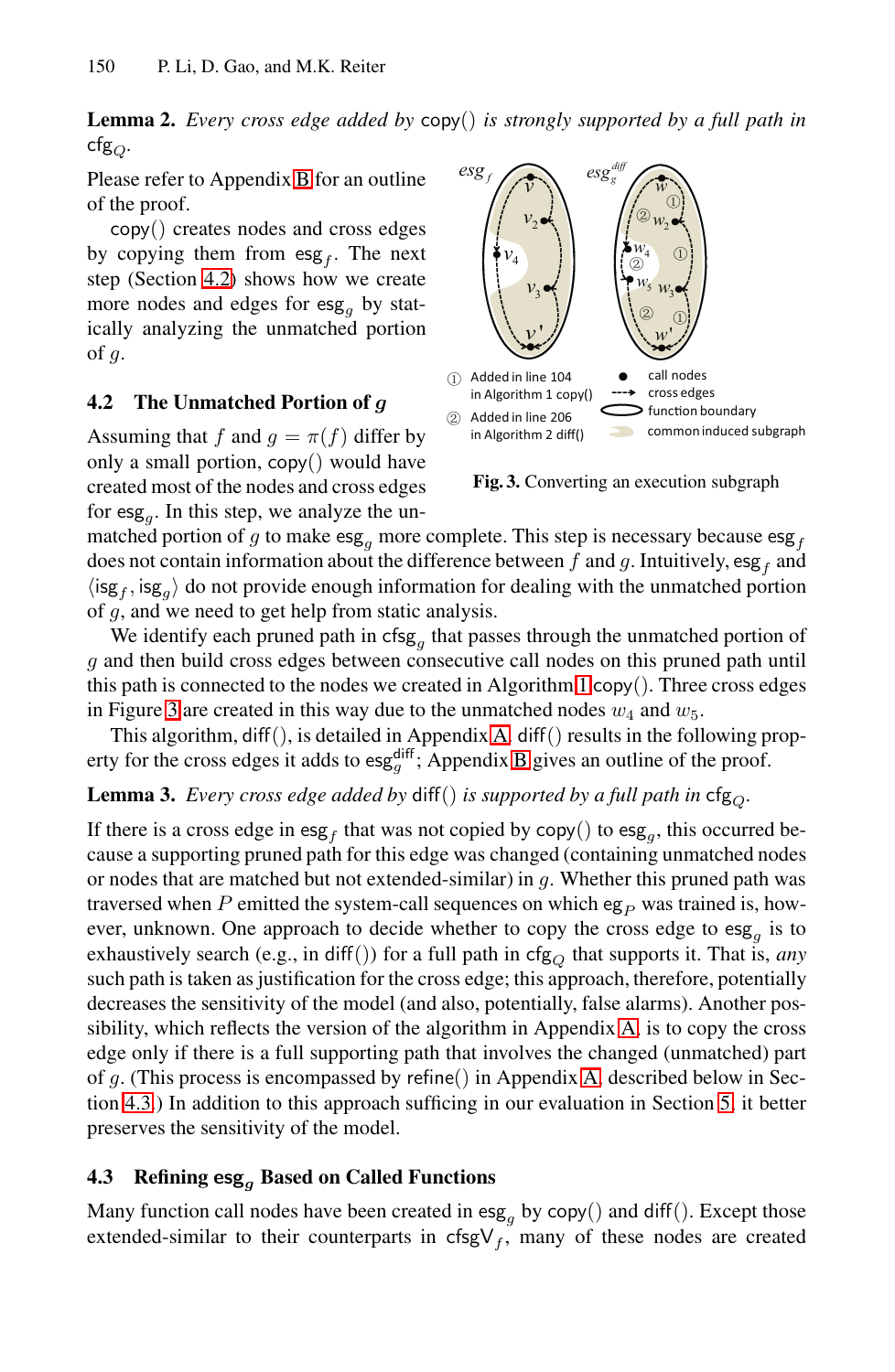without considering the system-call behavior of the called functions. This is the reason why Lemma 3 claims only that the cross edges created are *supported* but not *strongly supported*. In this step, called refine(), we analyze the system-call behavior of the corresponding called functions and extend the notion of support to strong support for cross edges created so far in copy() and diff().

An obvious case in which function call nodes need more processing is when the [e](#page-14-4)xecution subgraph of the called function has not been created. This happens when the called function  $g'$ <br>does not have a match with any funcdoes not have a match with any function in P. In this case,  $\text{esg}_g$  can be<br>obtained by statically analyzing the funcobtained by statically analyzing the function itself. For simplicity in this presentation, we reuse diff() to denote this process in Appendix A, with empty sets for the first three arguments, i.e., diff( $\emptyset$ ,  $\langle \emptyset, \emptyset \rangle$ , cfsg<sub>g'</sub>).<br>Another scenario

Another scenario in which the function call nodes need more processing is



**Fig. 4.** Function call node removed and cross edges modified

<span id="page-9-1"></span>when the called function does not make a system call. Recall that a call node  $w$  is created in copy() and diff() but we might not have analyzed the called function  $g'$  at that<br>time and simply assumed that system calls are made in  $g'$  (and therefore these cross time and simply assumed that system calls are made in  $g'$  (and therefore these cross<br>edges are supported instead of being strongly supported). If  $g'$  may not make a system edges are *supported* instead of being *strongly supported*). If  $g'$  may not make a system call then we need to either delete *u*, (in the case where  $g'$  never makes a system call call, [th](#page-16-0)en we need to either de[let](#page-9-1)e w (in the case where  $g'$  never makes a system call, shown in Figure 4, where all call cycles from  $w_t$  are silent) or add cross edges from shown in Figure 4 where all call cycles from  $w_4$  are silent) or add cross edges from predecessor call nodes of w to successor call nodes of w (in the case where  $g'$  may or may not make a system call) may not make a system call).

<span id="page-9-0"></span>**Lemma 4.** *After* refine()*, every cross edge in* esgg *is strongly supported by a full path*  $in$  cfg<sub>Q</sub>.

Plea[se](#page-10-1) refer to Appendix B for the proof of Lemma 4.

## **4.4 Connecting Execution Subgraphs**

At this stage, we create call and return edges to connect all esg<sub>g</sub> to form eg<sub>Q</sub>. Some<br>of these call edges are created by "conving" the edges from the eg<sub>n</sub> e.g. when the of these call edges are created by "copying" the edges from the eg<sub>P</sub>, e.g., when the corresponding call pode is created in  $conv()$  and is extended similar to its counterpart corresponding [cal](#page-10-1)l node is created in copy() and is extended-similar to its counterpart in eg<sub>P</sub> (case 1 in Figure 5, where  $f' \approx g'$ ). If a call node w has a match v but is not<br>extended similar to it, we create an edge (w w') only for each entry call node w' in extended-similar to it, we create an edge  $(w, w')$  only for each entry call node w' in<br>the function called by w that matches an entry call node w' for which  $(w, w') \in \text{erEcl}$ the function called by w that matches an entry call node v' for which  $(v, v') \in$  egEcl (case 2 in Figure 5, where  $f'' \stackrel{\text{ext}}{\not\sim} g''$ ), or to all entry call nodes in the called function if there is no such  $v'$ . For other call nodes, the call and return edges cannot be created via<br>conving and we add call edges between this call node and all the entry call nodes of copying, and we add call edges between this call node and all the entry call nodes of the called function (case 3 in Figure 5). We create return edges in a similar way.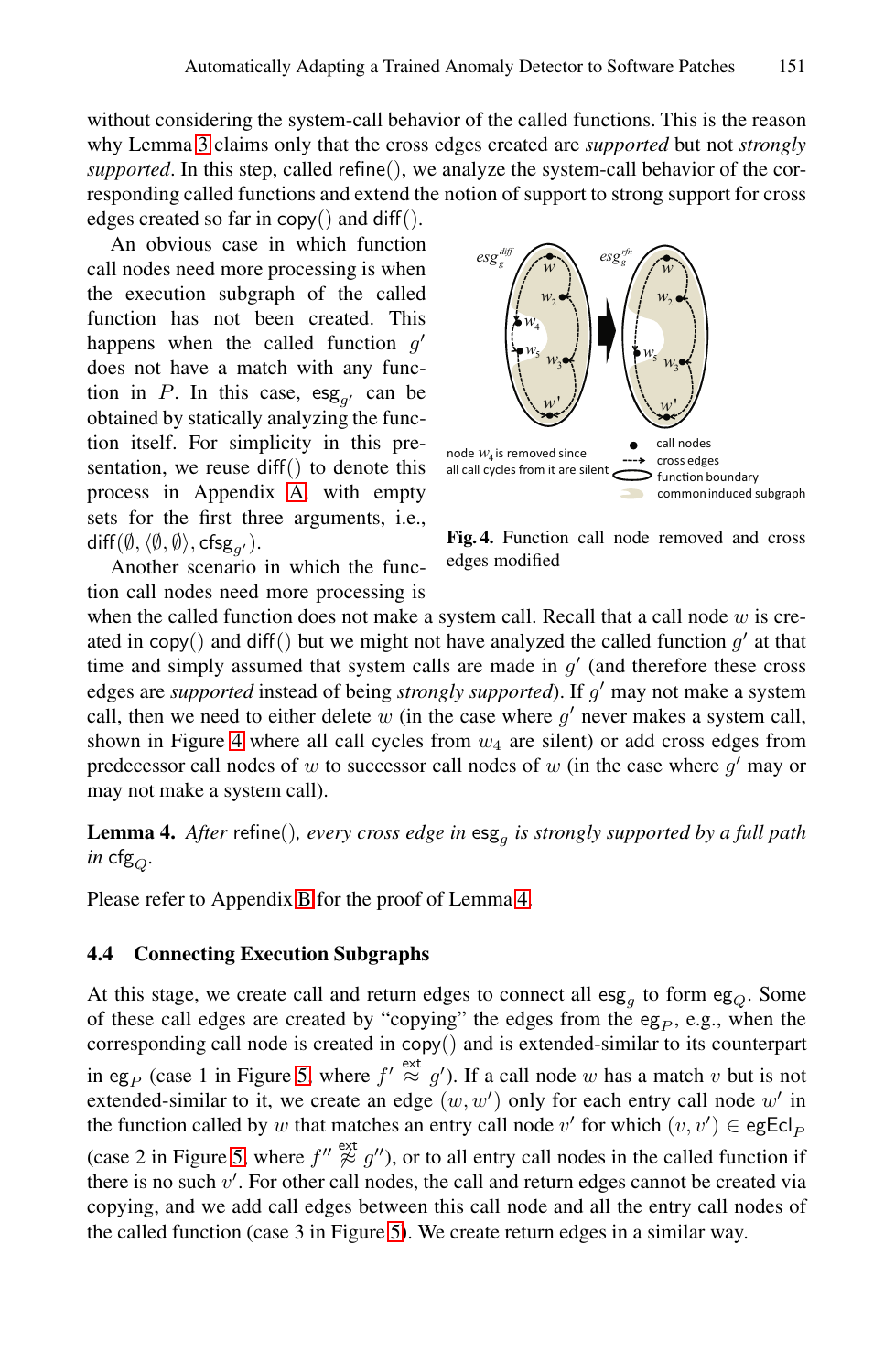<span id="page-10-2"></span>Appendix A briefly gives an implementation of connect(), and please refer to Appendix B for an outline of the proof of Lemma 5.

**Lemma 5.** *Every call or return edge added by* connect() *is strongly supported by a full path in*  $\deg_Q$ *.* 

Therefore, after running our conversion algorithm, we have a converted execution graph of the new program eg<sub>Q</sub> with<br>all the nodes being system call nodes on all the nodes [bei](#page-7-1)[ng](#page-10-2) system call nodes or function call nodes with at least one audible call cycle from each, and all the edges being strongly supported by cfg<sub>Q</sub>.<br>Finally, we can state the soundness of our Finally, we can state the soundness of our conversion algorithm:

<span id="page-10-1"></span>

**Fig. 5.** Using call and return edges to connect execution subgraphs

<span id="page-10-0"></span> ${\bf L}$ emma 6. *The language accepted by* eg $_Q$  *is a subset of the language accepted by* cfg $_Q$ .

This result is trivial given Lemmas 2–5, and consists primarily in arguing that any path q traversed in eg<sub>Q</sub> can be "mimicked" by traversing a full path in cfg<sub>Q</sub> that travels from each node of q to the next, say from w to w', by following the full path in  $\text{cfg}_Q$  that extrapaly supports  $(w, w')$ stro[ngl](#page-14-5)[y](#page-16-1) supports  $(w, w')$ .

## **5 Evaluation**

In this section, we evaluate the performance of our conversion procedure. Our conversion program takes in the execution graph of the old binary  $eg_P$ , the control flow<br>graph for both binaries cfg. and cfg. and the output of the binary difference and graph for both binaries  $\text{cfg}_P$  and  $\text{cfg}_Q$ , and the output of the binary difference ana-<br>lyzer BinHunt, and outputs the converted execution graph or of the new binary. We lyzer BinHunt, and outputs the converted execution graph  $eg_Q$  of the new binary. We<br>implemented Algorithms 1.4 with approximately 3000 lines of Ocaml code [implemented Algorithms 1-4 with approxim](http://www.securityfocus.com/bid/25417/info)ately 3000 lines of Ocaml code.

We evaluated execution graphs obtained by our conversion algorithm by comparing them to alternatives. Specifically, for each case study, we compared the converted execution graph for the patched program  $Q$  with (i) an execution graph for  $Q$  obtained by training and (ii) the control flow graph of Q. We performed four case studies.

**tar.** Version 1.14 of tar (P) has an input validation error. Version 1.14-2.3 (Q) differs from P by changing a **do** {} **while**( ) loop into a **while**( ) **do** {} loop (see http://www.securityfocus.com/bid/25417/info). This change is identified by BinHunt, but it involves only a function call that does not make any system calls. As such, the system-call behavior of the two programs remains unchanged, and so does the execution graph obtained by our conversion algorithm. (diff() adds a new node and the corresponding cross edges for the function call involved in the change, which are subsequently deleted in refine() because all call cycles from it are silent.)

**ncompress.** In version 4.2.4 of ncompress  $(P)$ , a missing boundary check allows a specially crafted data stream to underflow a buffer with attacker's data. A check was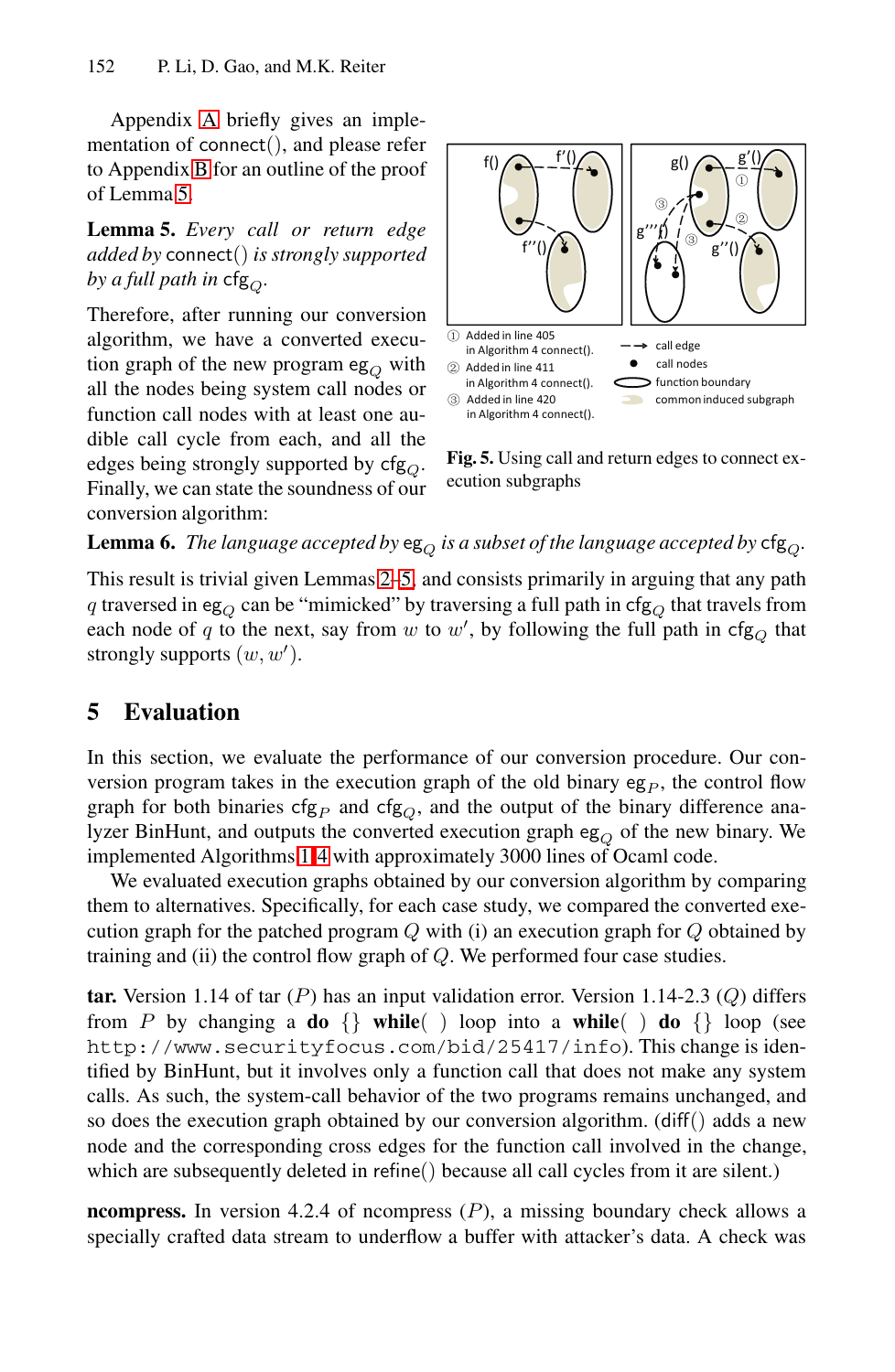added in version 4.2.4-15  $(Q)$  to fix this problem (see http://www.debian.org/ security/2006/dsa-1149). The check introduces a new branch in the program in which an error message is printed when th[e check fa](ftp://)ils, causing a new system call to be invoked. With the same benign inputs for training, the execution graphs for both programs are the same. Our conversion algorithm, however, tries to include this new branch by perform[ing limited static analysis, and consequently ex](http://www.debian.org/security/2008/dsa-1689)pands the execution graph by 3 nodes and 23 edges.

**ProFTPD.** ProFTPD version 1.3.0  $(P)$  interprets long commands from an FTP client as multiple commands, which allows remote attackers to conduct cross-site request forgery (CSRF) attacks and execute arbitrary FTP commands via a long ftp:// URI that leverages an existing session from the FTP client implementation in a web browser. For the stable distribution (etch) this problem has been fixed in version 1.3.0-19etch2  $(Q)$ by adding input validation checks (see http://www.debian.org/security/ 2008/dsa-1689[\). Eight additional function calls are introduced](http://www.debian.org/security/2008/dsa-1522) in the patched part, most to a logging function for which the execution subgraph can be copied from the old model. The converted execution graph for the patched version thus only slightly increases the execution graph size.

**unzip.** When processing specially crafted ZIP archives, unzip version 5.52 (P) may pass invalid pointers to a C library's free() routine, potentially leading to arbitr[ary](#page-12-0) code execution (CVE-2008-0888). A patch (version 5.52-1  $(Q)$ ) was issued with changes in four functions (see http://www.debian.org/security/2008/ dsa-1522). Some of the changes involve calling to a new function for which there is no corresponding execution subgraph for the old version. All four changes resulted in static analysis in our conversion algorithm, leading to execution subgraphs constructed mostly or entirely by static analysis. This increased the number of nodes and edges in the resulting execution graph  $eg_Q$  more significantly compared to the first three cases.<br>Experimental results are shown

Experimental results are shown in Table 1 and Table 2. In Table 1, we show the number of nodes and edges in eg<sub>Q</sub> that<br>have their counterparts in eg

have their counterparts in eg<sub>p</sub> and those that do not. More precisely, if  $w \in \text{egV}_Q$  and there is some  $v \in \text{egV}_P$  such that  $v \sim w$ , then w is accounted for in the "borrowed" column in Ta-

**Table 1.** Evaluation: nodes and edges in  $eg<sub>O</sub>$ *Q*

|                |     |      | borrowed from eg <sub>P</sub> not borrowed from eg <sub>P</sub> # of nodes # of edges |       |  |  |
|----------------|-----|------|---------------------------------------------------------------------------------------|-------|--|--|
|                |     |      |                                                                                       |       |  |  |
| tar            | 478 | 1430 |                                                                                       |       |  |  |
| ncompress      | 151 | 489  |                                                                                       | 23    |  |  |
| <b>ProFTPD</b> | 775 | 1850 |                                                                                       | 28    |  |  |
| unzip          | 374 | 1004 |                                                                                       | I Q.5 |  |  |

ble 1. Similarly, if  $(w, w') \in \text{egEcl}_Q \cup \text{egErt}_Q \cup \text{egEcr}_Q$  and there is some  $(v, v') \in \text{egEcl}_{\text{def}}$  leg  $\text{Ext}_{\text{def}}$  leg  $\text{Ext}_{\text{def}}$  leg  $\text{Ext}_{\text{def}}$  leg  $\text{Ext}_{\text{def}}$  leg  $\text{Ext}_{\text{def}}$  leg  $\text{Ext}_{\text{def}}$  leg  $\text{Ext}_{\text{def}}$  leg egEcl<sub>P</sub> ∪egErt<sub>P</sub> ∪egEcr<sub>P</sub> such that  $(v, v') \sim (w, w')$ , then  $(w, w')$  is accounted for in<br>the "borrowed" column. Nodes and edges in eq., not meeting these conditions are acthe "borrowed" column. Nodes and edges in eg<sub>Q</sub> not meeting these conditions are ac-<br>counted for in the "not borrowed" columns. As this table shows, increased use of station counted for in the "not borrowed" columns. As this table shows, increased use of static analysis (e.g., in the case of unzip) tends to inflate the execution graph.

Table 2 compares eg<sub>Q</sub> obtained by conversion with one obtained by training. As we can see,  $eg_Q$  obtained by training is only marginally smaller than the one obtained<br>by conversion for the first three cases. They differ slightly more in size in the unzin by conversion for the first three cases. They differ slightly more in size in the unzip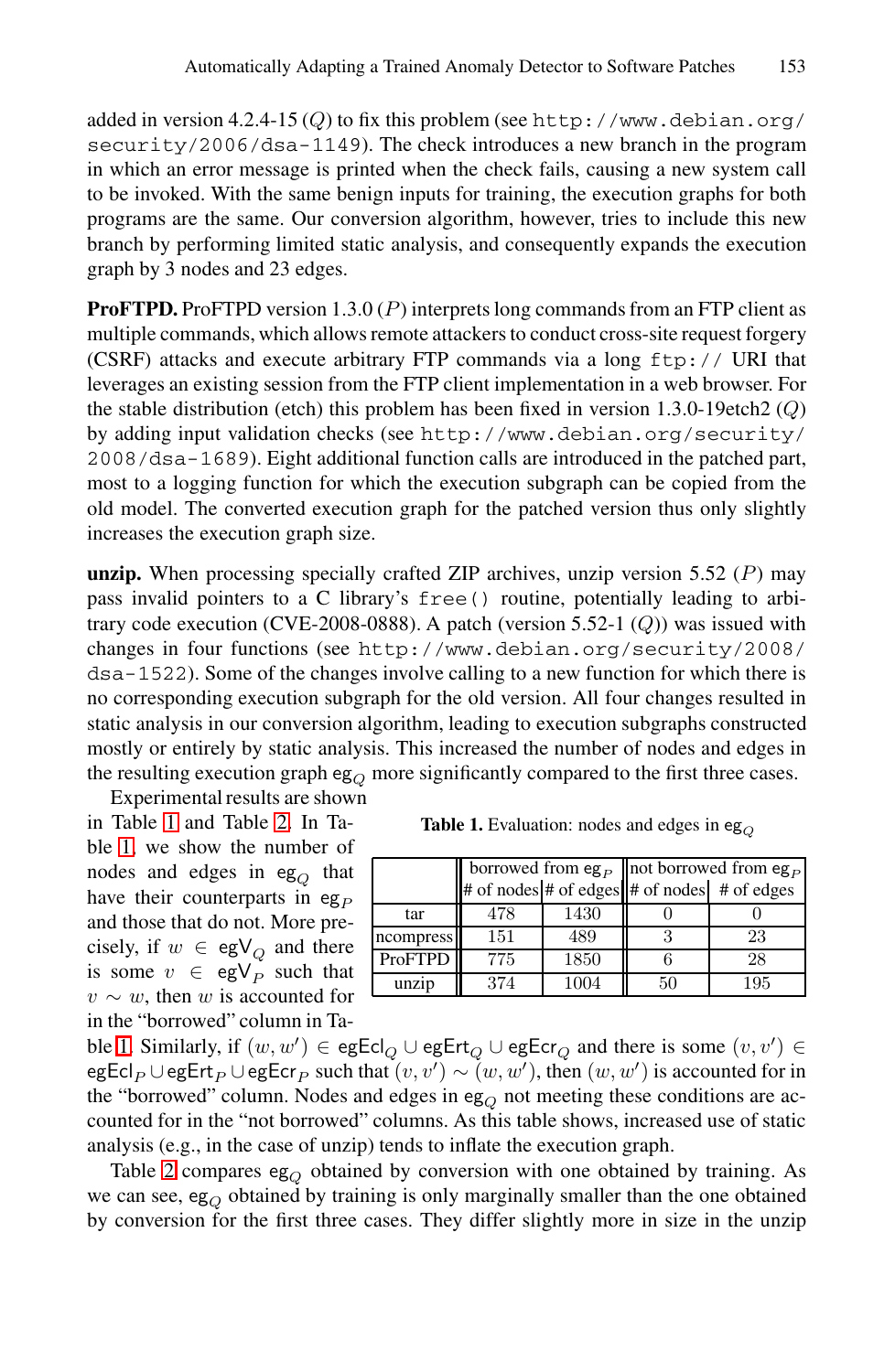|           | Old binary $P$ |                      |                  | New binary $Q$ |                         |      |                                                                      |                             |      |         |      |
|-----------|----------------|----------------------|------------------|----------------|-------------------------|------|----------------------------------------------------------------------|-----------------------------|------|---------|------|
| model     |                | $\log_{P}$ (trained) | ctg <sub>P</sub> |                | (converted)<br>$eg_{O}$ |      |                                                                      | $\log_{{\cal O}}$ (trained) |      | $ctg_Q$ |      |
|           |                |                      |                  |                |                         |      | nodes edges nodes edges nodes edges time (s) nodes edges nodes edges |                             |      |         |      |
| tar       | 478            | 1430                 |                  | 2633 7607      | 478                     | 1430 | 14.5                                                                 | 478                         | 1430 | 2633    | 7607 |
| ncompress | 151            | 489                  | 577              | 1318           | 154                     | 512  | 13.1                                                                 | 151                         | 489  | 578     | 1322 |
| ProFTPD   | 775            | 1850                 |                  | 3343 9160      | 781                     | 1878 | 17.4                                                                 | 776                         | 1853 | 3351    | 9193 |
| unzip     | 374            | 1004                 | 491              | 1464           | 424                     | 1199 | 41.6                                                                 | 377                         | 1017 | 495     | 1490 |

<span id="page-12-0"></span>**Table 2.** Statistics for four case studies. Numbers of nodes for  $eg_P$  and  $eg_Q$  are highlighted as representatives for size comparison.

case, due to the more extensive use of static analysis. When the eg<sub>Q</sub> as obtained by conversion is substantially larger than expansion the unzin case, this is an indication conversion is substantially larger than eg<sub>P</sub>, as in the unzip case, this is an indication<br>that rebuilding eq. by training might be prudent that rebuilding  $eg_Q$  by training might be prudent.<br>Both converted or and trained or are small

Both co[nv](#page-12-0)erted eg<sub>Q</sub> and trained eg<sub>Q</sub> are smaller than cfg<sub>Q</sub>, which, in our experi-<br>onts includes cfcg, for each a reachable from the first function executed in the binary ments, includes cfsg<sub>g</sub> for each g reachable from the first function executed in the binary,<br>including library functions. The numbers presented for cfg<sub>s</sub> do not include non-call including library functions. The numbers presented for  $cfg_Q$  do *not* include non-call<br>nodes function call nodes that do not give rise to sudible call quales, ontor nodes, or nodes, function call nodes that do not give rise to audible call cycles, enter nodes, or exit nodes, to enable a fair comparison with eg<sub>Q</sub> (since eg<sub>Q</sub> does not contain these<br>nodes). Since exactly then trained is a function of the training inputs the can between nodes). Since  $eg_Q$ , when trained, is a function of the training inputs, the gap between<br>the sizes of cfg. and eq. would presumably parrow somewhat by training on a wider the sizes of cfg<sub>Q</sub> and eg<sub>Q</sub> would presumably narrow somewhat by training on a wider<br>variety of inputs (though we did endeavor to train thoroughly see Annendix C). Abso variety [of](#page-13-7) inputs (though we did endeavor to train thoroughly, see Appendix C). Absolute sizes aside, however, Table 2 suggests that our conversion algorithm often retains the precision offe[red](#page-12-0) by the execution graph from which it builds, no matter how well (or poorly) trained.

An important observation about our converted execution graphs in these case studies is that the language each accepts i[nc](#page-12-0)ludes all system-call sequences output by  $Q$  when provided the training inputs. We cannot prove that this will always hold with our conversion algorithm, due to limitations on the accuracy of the binary difference analysis tool from which we build [10]. Nevertheless, this empirically provides evidence that this property should often hold in practice.

The conversion time shown in Table 2 for each  $eg_Q$  (converted) is in seconds on a 2.8<br>Lz CPU platform with 1GB memory, and includes only our algorithm time, excluding GHz CPU platform with 1GB memory, and includes only our algorithm time, excluding binary difference analysis and the construction of  $cfg_Q$ . (Binary difference analysis with BinHunt overwhelmingly dominated the total conversion time.) As shown in Table 2. BinHunt overwhelmingly dominated the total conversion time.) As shown in Table 2, as the changes between P and Q increase in size, more time is spent on analyzing cfg<sub> $\alpha$ </sub> and building  $eg_Q$  statically. In the cases of ncompress and unzip, the static analysis needs to be emplied to the libraries as well. needs to be applied to the libraries as well.

## **6 Conclusion**

We have presented an algorithm by which an *execution graph*, which is a gray-box system-call-based anomaly detector that uses a model trained from observed systemcall behaviors, can be converted from the program for which it was originally trained to a patched version of that program. By using this algorithm, administrators can be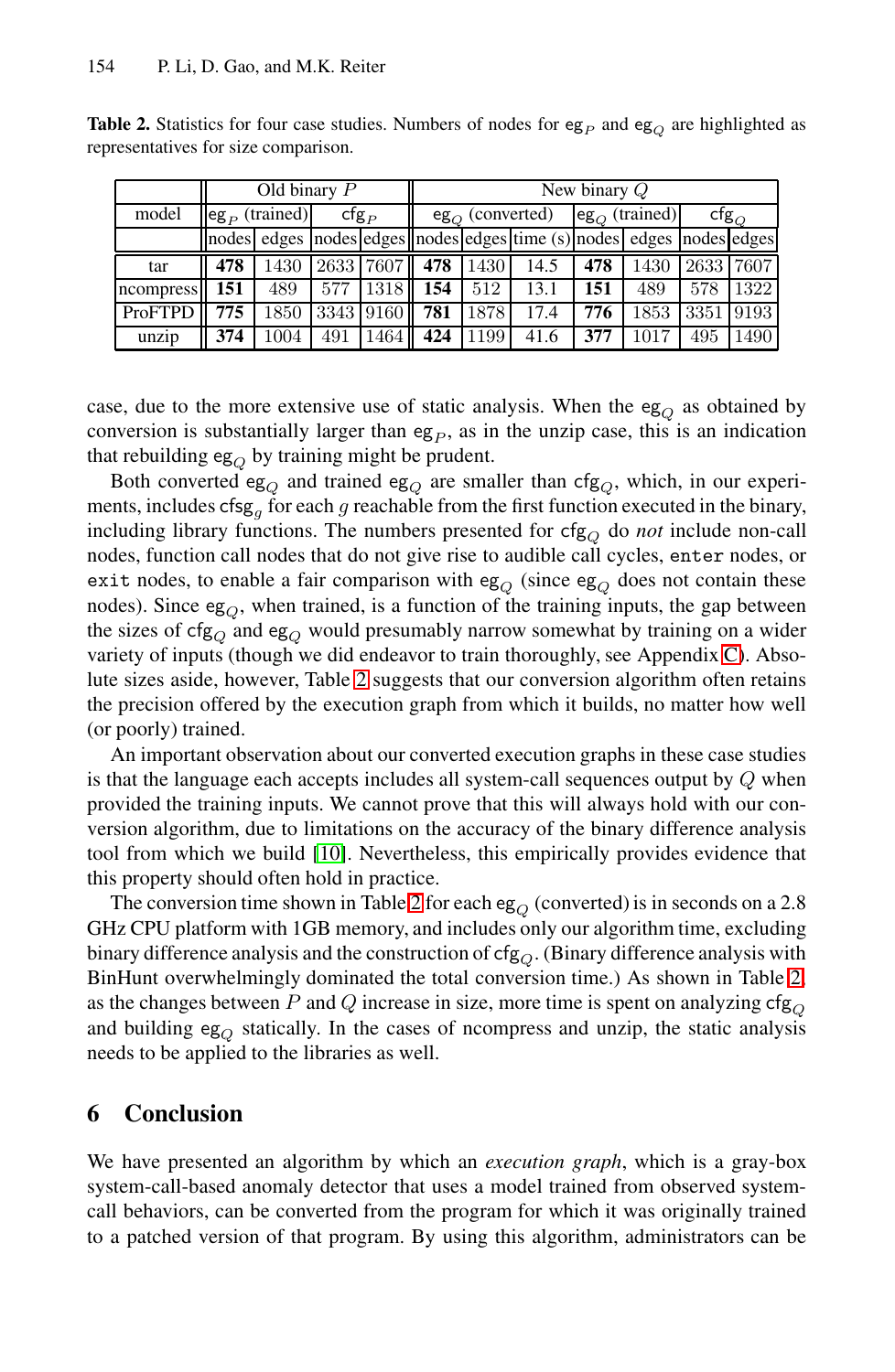spared from setting up a protected and identically configured environment for collecting traces from the patched program. Our algorithm retains desirable properties of execution graphs, including that the system-call sequences accepted by the execution graph are also consistent with the control-flow graph of the program, and that the sequences accepted tend to capture "normal" behavior as defined by the training sequences. We have demonstrated the effectiveness of our algorithm with four case studies.

As our paper is the first to study adapting anomaly detectors to patches, we believe it introduces an important direction of new research. There are numerous system-callbased anomaly detectors in the literature. Our initial studies suggest that many other such detectors pose challenges to conversion beyond those we have addressed here.

# **References**

- <span id="page-13-9"></span>1. Aho, A.V., Sethi, R., Ullman, J.D.: Compilers: Principles, Techniques, and Tools. Addison-Wesley, Reading (1986)
- <span id="page-13-3"></span>2. Basu, S., Uppuluri, P.: Proxi-annotated control flow graphs: Deterministic context-sensitive monitoring for intrusion detection, pp. 353–362. Springer, Heidelberg (2004)
- <span id="page-13-6"></span>3. Buchanan, E., Roemer, R., Schacham, H., Savage, S.: When good instructions go bad: Generalizing return-oriented programming to RISC. In: Proceedings of the 15th ACM Conference on Computer and Communications Security (October 2008)
- 4. Cohn, R.S., Goodwin, D.W., Lowney, P.G.: Optimizing Alpha executables on Windows NT with Spike. Digital Tech. J. 9, 3–20 (1998)
- <span id="page-13-0"></span>5. Feng, H., Giffin, J., Huang, Y., Jha, S., Lee, W., Miller, B.: Formalizing sensitivity in static analysis for intrusion detection. In: Proceedings of the 2004 IEEE Symposium on Security and Privacy (May 2004)
- 6. Feng, H., Kolesnikov, O., Fogla, P., Lee, W., Gong, W.: Anomaly detection using call stack information. In: Proceedings of the 2003 IEEE Symposium on Security and Privacy, May 2003, pp. 62–75 (2003)
- 7. Forrest, S., Hofmeyr, S., Somayaji, A., Longstaff, T.: A sense of self for Unix processes. In: Proceedings of the 1996 IEEE Symposium on Security and Privacy, May 1996, pp. 120–128 (1996)
- <span id="page-13-8"></span>8. Gao, D., Reiter, M.K., Song, D.: Gray-box extraction of execution graph for anomaly detection. In: Proceedings of the 11th ACM Conference on Computer & Communication Security (CCS 2004) (2004)
- 9. Gao, D., Reiter, M.K., Song, D.: On gray-box program tracking for anomaly detection. In: Proceedings of the 13th USENIX Security Symposium (2004)
- <span id="page-13-7"></span>10. Gao, D., Reiter, M.K., Song, D.: BinHunt: Automatically finding semantic differences in binary programs. In: Chen, L., Ryan, M.D., Wang, G. (eds.) ICICS 2008. LNCS, vol. 5308, pp. 238–255. Springer, Heidelberg (2008)
- <span id="page-13-1"></span>11. Giffin, J., Jha, S., Miller, B.: Detecting manipulated remote call streams. In: Proceedings of the 11th USENIX Security Symposium (August 2002)
- <span id="page-13-2"></span>12. Giffin, J., Jha, S., Miller, B.: Efficient context-sensitive intrusion detection. In: Proceedings of the ISOC Symposium on Network and Distributed System Security (February 2004)
- <span id="page-13-4"></span>13. Gopalakkrishna, R., Spafford, E.H., Vitek, J.: Efficient intrusion detection using automaton inlining. In: Proceedings of the 2005 Symposium on Security and Privacy, pp. 18–31 (2005)
- <span id="page-13-5"></span>14. Hofmeyr, S.A., Forrest, S., Somayaji, A.: Intrusion detection using sequences of system calls. Journal of Computer Security, 151–180 (1998)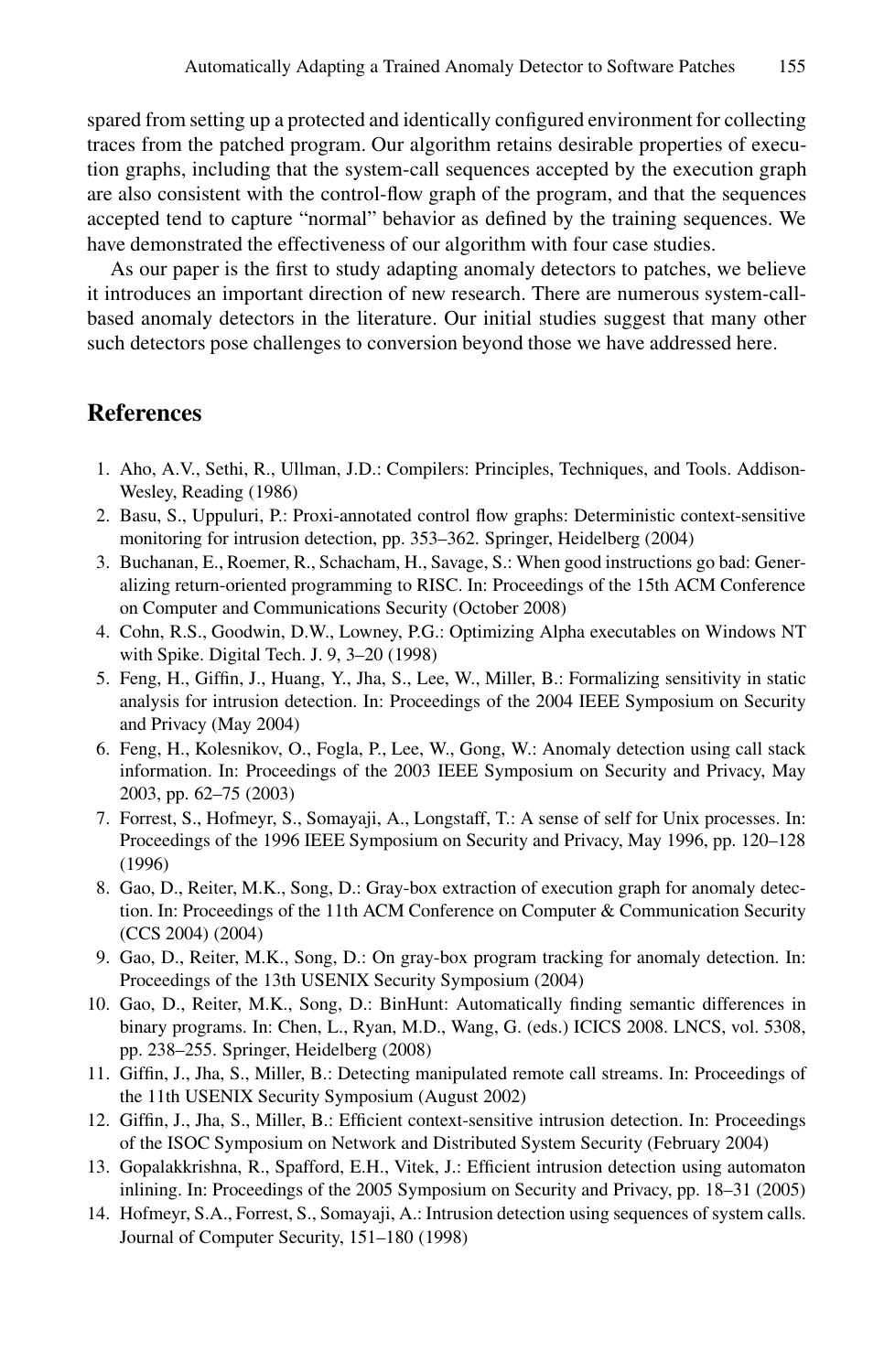- <span id="page-14-2"></span><span id="page-14-0"></span>15. Sekar, R., Bendre, M., Dhurjati, D., Bollineni, P.: A fast automaton-based method for detecting anomalous program behaviors. In: Proceedings of the 2001 IEEE Symposium on Security and Privacy, May 2001, pp. 144–155 (2001)
- <span id="page-14-3"></span><span id="page-14-1"></span>16. Tan, K., Maxion, R.: "Why 6?"– Defining the operational limits of stide, an anomaly-based intrusion detector. In: Proceedings of the 2002 IEEE Symposium on Security and Privacy, May 2002, pp. 188–201 (2002)
- <span id="page-14-4"></span>17. Tan, K., McHugh, J., Killourhy, K.: Hiding intrusions: From the abnormal to the normal and beyond. In: Petitcolas, F.A.P. (ed.) IH 2002. LNCS, vol. 2578, pp. 1–17. Springer, Heidelberg (2003)
- 18. Wagner, D., Dean, D.: Intrusion detection via static analysis. In: Proceedings of the 2001 IEEE Symposium on Security and Privacy (May 2001)
- [19.](#page-6-0) Wagner, D., Soto, P.: Mimicry attacks on host-based intrusion detection systems. In: Proceedings of the 9th ACM Conference on Computer and Communications Security (2002)
- 20. Wang, Z., Piece, K., Mcfarling, S.: BMAT a binary matching tool for stale profile propagation. The Journal of Instruction-Level Parallelism 2(2000) (2000)

# **A Algorithms**

The notation used in the following algorithms follow the convention we stated at the beginning of Section 4: we use  $f, v$  and  $p$  to denote a function, node and path, respectively, in cfg<sub>P</sub>, and we use g, w, and q to denote a function, node and path, respectively,<br>in cfg<sub>s</sub>, We also continue to use  $\in$  to denote not only set membership but a path being in cfg<sub>Q</sub>. We also continue to use ∈ to denote not only set membership, but a path being<br>in a graph as well in a graph, as well.

<span id="page-14-8"></span><span id="page-14-7"></span><span id="page-14-5"></span>Algorithm 1 copy() picks cross edges from the old function execution subgraph, when we have matches for the two ends of a cross edge and when there is no change that would potentially affect this edge. We copy the edge into the new function execution subgraph (line 104).

```
Algorithm 1. copy()
```
**Input:**  $\text{ess}_{f}$ ,  $\langle \text{isg}_{f}, \text{isg}_{g} \rangle$ ,  $\text{cfsg}_{f}$ ,  $\text{cfsg}_{g}$ <br>100: for all  $(v, v') \in \text{ess} F$ , do 100: **for all**  $(v, v') \in \text{esgE}_f$  $(v, v') \in \text{esgE}_f$  $(v, v') \in \text{esgE}_f$  **do**<br>
101: **if**  $\exists w, w' : v \in w$  and a 101: **if**  $\exists w, w' : v \sim w$  and  $v' \sim w'$  **then**<br>102:  $\cos(1/\epsilon) = \cos(1/\epsilon) + \sin(1/\epsilon)w$ 102:  $\qquad \text{esgV}^{\text{cp}}_{g} \leftarrow \text{esgV}^{\text{cp}}_{g} \cup \{w, w'\}$ 103: **if**  $\forall p \in \text{cfsg}_f, p \stackrel{s}{\leadsto} (v, v') \exists q \in \text{isg}_g : \forall v'' \in p \exists w'' \in q : v'' \stackrel{\text{ext}}{\approx} w''$  then<br>104:  $\text{sec} \mathbb{F}^{\text{cp}} \leftarrow \text{sec} \mathbb{F}^{\text{cp}} \cup \{(w, w')\}$ 104:  $\operatorname{essgE}^{\text{cp}}_g \leftarrow \operatorname{essgE}^{\text{cp}}_g \cup \{(w, w')\}$ **Output:**  $\text{ess}_{a}^{\text{cp}}$ *g*

In this implementation of Algorithm 1, we examine all pruned paths that strongly support the cross edge to be copied to esg<sub>g</sub> (line 103). When the two functions f and g and g and g to discover are similar, it is more efficient to examine the differences between  $f$  and  $q$  to discover the cross edges that should not be copied. When the differences between  $f$  and  $g$  are small, this equivalent algorithm is more efficient, in our experience.

Algorithm 2 diff() modifies  $\text{ess}_{g}^{cp}$  created in copy(). It analyzes each pruned path the space through the unmatched portion of a and tries to create a part of execution that passes through the unmatched portion of  $g$ , and tries to create a part of execution graph along each such pruned path and connect it to the rest of the execution subgraph.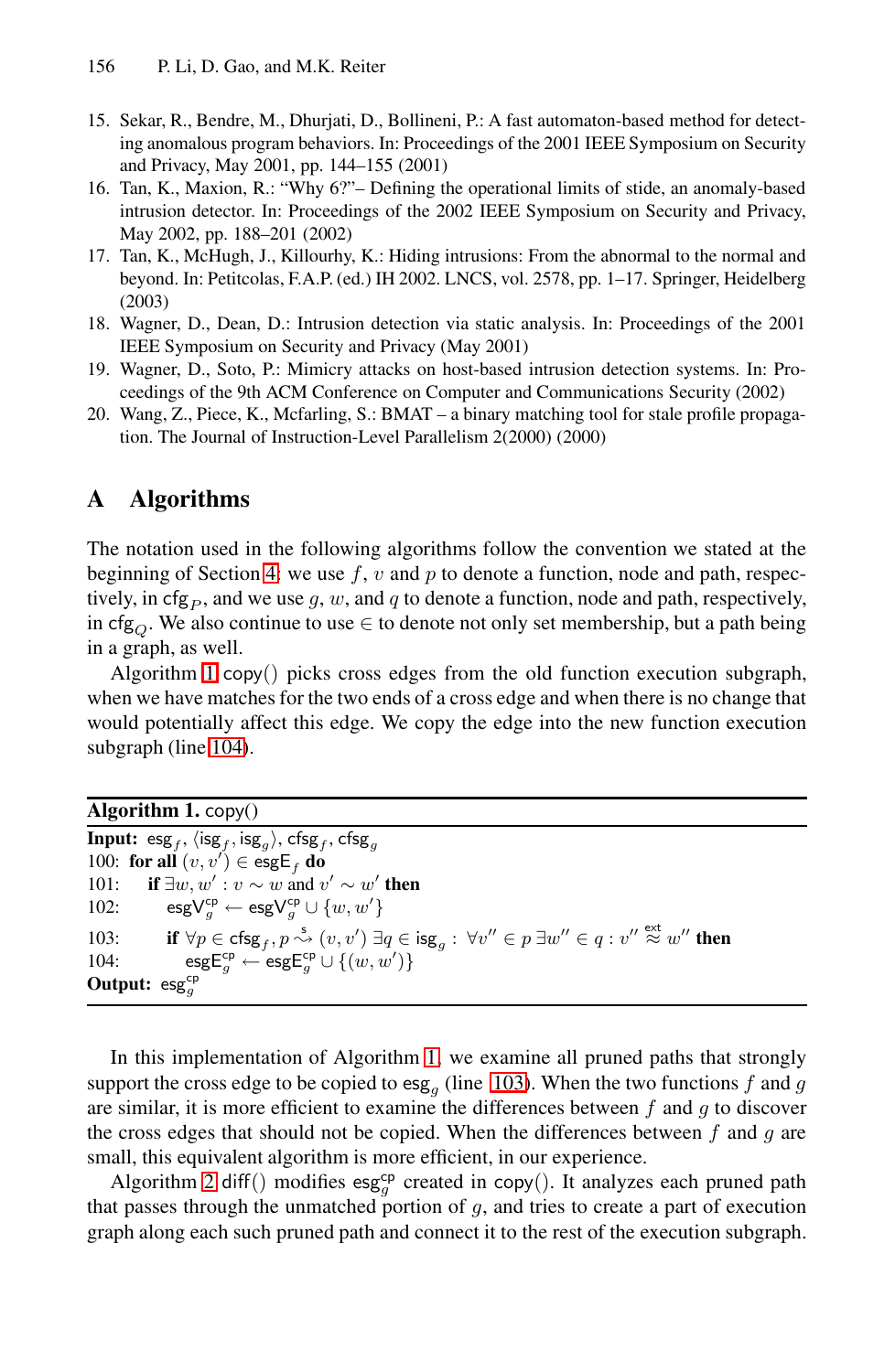## **Algorithm 2.** diff()

<span id="page-15-0"></span>**Input:** esg<sup>cp</sup>,  $\langle \text{isg}_f, \text{isg}_g \rangle$ , cfsg<sub>g</sub><br>200. aastronome 200:  $\operatorname{\sf esg}^{\operatorname{\sf diff}}_g$   $\leftarrow$   $\operatorname{\sf esg}^{\operatorname{\sf cp}}_g$ 201: *U* ←  $\{w \mid w \in \text{cfsgV}_g \land (w \notin \text{isgV}_g \lor (\exists v : v \sim w \land v \not\approx w))\}$ <br>202: *U'* ←  $\{w \mid w \in \text{escV}^{\text{CP}} \lor (w \in U \land w \text{ is a call node})$ 202:  $U' \leftarrow \{w \mid w \in \text{ess} \mathsf{V}_g^{\text{cp}} \vee (w \in U \wedge w \text{ is a call node})\}$ <br>203: for all  $w \in U$  do 203: **for all**  $w \in U$  **do**<br>204: **for all**  $q = \langle w \rangle$ 204: **for all**  $q = \langle w_1, \ldots, w_{|q|} \rangle \in \text{cfsg}_g : w \in q \land$ <br> $\langle \forall i \in (1, |\alpha|) : w_i \neq w_i \Rightarrow w_i \notin U' \rangle$  $(\forall i \in (1, |q|) : w_i \neq w \Rightarrow w_i \notin U') \land \{w_1, w_{|q|}\} \subseteq U'$  do  $\mathbf{d}^{\text{diff}}$   $\mathbf{d}^{\text{diff}}$   $\mathbf{d}^{\text{diff}}$   $\mathbf{d}^{\text{diff}}$   $\mathbf{d}^{\text{diff}}$   $\mathbf{d}^{\text{diff}}$   $\mathbf{d}^{\text{diff}}$   $\mathbf{d}^{\text{diff}}$   $\mathbf{d}^{\text{diff}}$   $\mathbf{d}^{\text{diff}}$   $\mathbf{d}^{\text{diff}}$   $\mathbf$ 205: esg $V^{\text{diff}}_g \leftarrow \text{esg}V^{\text{diff}}_g \cup \{w_i \mid i \in [1, |q|] \land w_i \text{ is a call node}\}\$ 206: esgE $\tilde{g}^{\text{diff}}$  ← esgE $\tilde{g}^{\text{diff}}$  ∪ { $(w_i, w_j) | i, j \in [1, |q|] \land w_i, w_j$  are call nodes  $\land i < j \land \forall k \in (i, j)$ ; *y<sub>1</sub>* is not a call node)  $∀k ∈ (i, j) : w_k$  is not a call node} **Output:**  $\text{esg}_{q}^{\text{diff}}$ 

## **Algorithm 3.** refine()

<span id="page-15-2"></span><span id="page-15-1"></span>*g*

<span id="page-15-7"></span><span id="page-15-6"></span><span id="page-15-5"></span><span id="page-15-4"></span><span id="page-15-3"></span>**Input:**  $\{\text{ess}_g^{\text{cp}}\}_g$ ,  $H = \{\text{ess}_g^{\text{diff}}\}_g$ ,  $\text{cfg}_Q$ <br>300: while  $H \neq \emptyset$  do 300: **while**  $H \neq \emptyset$  **do**<br>301: pick one esg<sup>de</sup> 301: pick one esg<sup>diff</sup> in *H*<br>202: par<sup>ffl</sup>, par<sup>diff</sup> 302:  $\operatorname{ess}_{g}^{\text{rfn}} \leftarrow \operatorname{ess}_{g}^{\text{diff}}$ 303: **for all**  $w \in \text{esgV}_g^{\text{rfn}}$  : *w* is a function call node ∧  $w \notin \left\{ w' \mid w' \in \text{essyCg}^p \land \exists v' : v' \stackrel{\text{ext}}{\approx} w' \right\}$  do 304: let *g'* be the function called by *w*<br>305: **if** no call cycle from *w* is audible 305: **if** no call cycle from *w* is audible **then**<br>306:  $\qquad \qquad \mathsf{esgV}^{\mathsf{rfn}} \leftarrow \mathsf{esgV}^{\mathsf{rfn}} \setminus \{w\}$ 306:  $\cos V_g^{\text{rfn}} \leftarrow \cos V_g^{\text{rfn}} \setminus \{w\}$ 307: **for all**  $w', w''$ :  $(w', w) \in \text{essgE}_g^{\text{rfn}} \wedge (w, w'') \in \text{essE}_g^{\text{rfn}}$  **do**<br>2006: **geographic conditional condition** 308:  $\exp E_g^{\text{rfn}} \leftarrow \exp E_g^{\text{rfn}} \cup \{(w', w'')\}$ 309: **for all**  $w'$  :  $(w, w') \in \text{essE}_g^{\text{rfn}}$  **do**<br>
210:  $\text{essE}_g^{\text{rfn}}$   $\text{essE}_g^{\text{rfn}}$  **do** 310:  $\text{ess} \mathsf{E}_g^{\text{rfn}} \leftarrow \text{ess} \mathsf{E}_g^{\text{rfn}} \setminus \{(w, w')\}$ <br>  $\text{ess} \mathsf{H}_{\text{g}}(w, w') \in \text{ess} \mathsf{F}_{\text{f}}^{\text{rfn}}$ 311: **for all**  $w'$  :  $(w', w) \in \text{essE}_g^{\text{rfn}}$  **do**<br>  $g \in \text{cosE}_g^{\text{rfn}}$  **do** 312:  $\operatorname{ess} \mathsf{E}_g^{\text{rfn}} \leftarrow \operatorname{ess} \mathsf{E}_g^{\text{rfn}} \setminus \{ (w', w) \}$ <br>313: **else if** all call cycles from w are and 313: **else if** all call cycles from *w* are audible **then**<br>314: **if**  $\operatorname{esg}^{\text{diff}} \notin H$  **then** 314: **if** esg<sup>diff</sup>  $\notin H$  **then**<br>315:  $H \leftarrow H \cup \text{Idiff}$ 315:  $H \leftarrow H \cup \{ \text{diff}(\emptyset, \langle \emptyset, \emptyset \rangle, \text{cfsg}_{g'}) \}$ <br>316: **else** 316: **else** 317: **for all**  $w', w'' : (w', w) \in \text{essgE}_g^{\text{rfn}} \land (w, w'') \in \text{essE}_g^{\text{rfn}}$  **do**<br>
219:  $\text{essgE}_g^{\text{rfn}}$  **do** 318:  $\exp E_{g}^{\text{rfn}} \leftarrow \exp E_{g}^{\text{rfn}} \cup \{(w', w'')\}$ <br>
<sup>210</sup>:  $\lim_{h \to 0} \exp \left\{ \frac{u}{h} \left( \frac{h}{h} \right)^{h} \right\}$ 319: **if**  $\operatorname{ess}_{g'}^{\text{diff}} \notin H$  **then**<br>320:  $H \leftarrow H + \text{Idiff}$ 320:  $H \leftarrow H \cup \{\text{diff}(\emptyset, \langle \emptyset, \emptyset \rangle, \text{cfsg}_g) \}$ <br>  $H \leftarrow H \cup \{\text{diff}(\emptyset, \langle \emptyset, \emptyset \rangle, \text{cfsg}_g) \}$ 321:  $H \leftarrow H \setminus$ <br> **Output:** {esg<sup>rfn</sup>}g  $\left\{ \text{esg}_{a}^{\text{diff}}\right\}$ *g*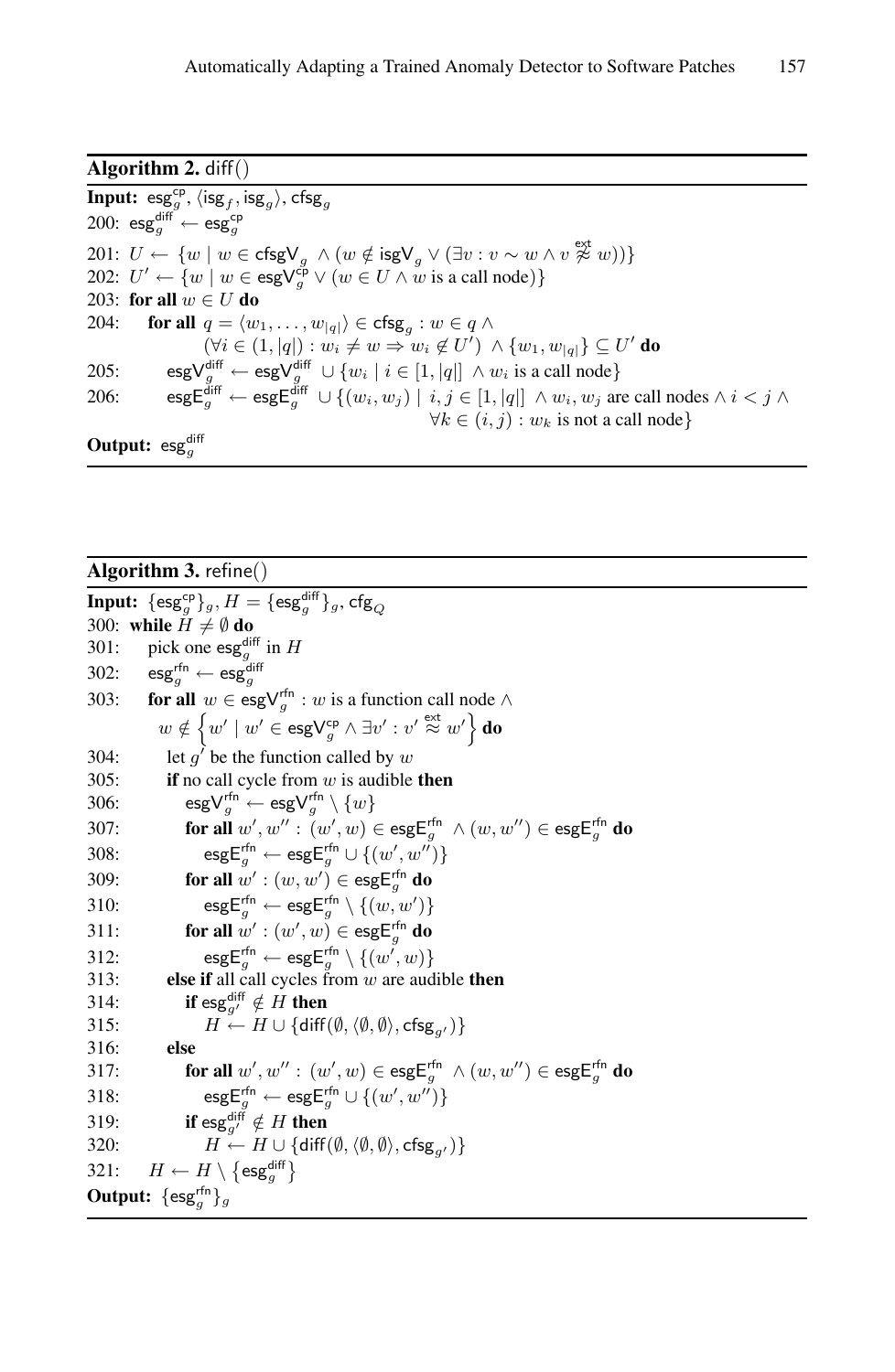<span id="page-16-6"></span><span id="page-16-3"></span><span id="page-16-2"></span><span id="page-16-1"></span>

| Algorithm 4. connect() |  |  |
|------------------------|--|--|
|------------------------|--|--|

<span id="page-16-5"></span><span id="page-16-4"></span>**Input:**  $R = \{\text{esg}_{g}^{\text{rfn}}\}_g$ , egEcl<sub>*P*</sub>, egErt<sub>*P*</sub></sub> 400. for all seg<sup>rfn</sup>  $\subseteq R$  de 400: **for all** esg<sup>rfn</sup> $\in$  *R* **do**<br>401: **for all**  $\in$  **com** $\in$  /<sup>rf</sup> 401: **for all**  $w \in \text{esgV}_{g}^{\text{rfn}}$  **do**<br>402: **let** *g'* be the function 402: let  $g'$  be the function to which *w* calls 403: **if**  $\exists v : v \stackrel{\text{ext}}{\approx} w$  **then**<br>404: **for all**  $v' : (v, v')$ 404: **for all**  $v'$  :  $(v, v') \in \text{egEcl}_P$  **do** 405: egEcl<sub>Q</sub> ← egEcl<sub>Q</sub> ∪ {(*w, w'*)} where  $v' \stackrel{\text{ext}}{\approx} w'$ <br>406: **for all**  $v'' : (v'', v) \in \text{egErt}_P$  **do** 407: egErt<sub>Q</sub> ← egErt<sub>Q</sub> ∪ {(*w''*, *w*)} where  $v'' \stackrel{\text{ext}}{\approx} w''$ 408: **else if**  $\exists v : v \sim w \land v \overset{\text{ext}}{\not\sim}$ <br>409: **for all**  $v' : (v, v') \in \mathcal{C}$ <sup>≈</sup> *w* **then** 409: **for all**  $v'$  :  $(v, v') \in$  egEcl<sub>*P*</sub> **do**<br>
110: **if**  $\exists w' \in$  esc V<sup>[fn</sup> · *v*<sup>'</sup>  $\in$   $\infty$ <sup>*w*'</sup> 410: **if**  $\exists w' \in \text{essV}_{g'}^{f_n}: v' \sim w' \land w'$  is an entry call node **then**<br>411:  $\bullet$   $\text{arg}$   $\text{Ed}$   $\leftarrow$   $\text{arg}$   $\text{Ed}$   $\leftarrow$   $\text{Log}$   $\text{Ed}$   $\leftarrow$   $\text{Log}$   $\text{Ed}$   $\leftarrow$   $\text{Log}$   $\text{Ed}$   $\leftarrow$   $\text{Log}$   $\text{Ad}$   $\text{Ad}$   $\text{Ad}$ 411:  $e$ gEcl<sub>*Q</sub>* ← egEcl<sub>*Q</sub>* ∪ {(*w*, *w'*)}<br>412: else</sub></sub> 412: **else** 413:  $\operatorname{egEc}_Q \leftarrow \operatorname{egEc}_Q \cup \{(w, w') \mid w' \in \operatorname{esgV}_{g'}^{\text{fn}} \text{ is an entry call node}\}\$ <br>  $414$ :  $\operatorname{for all } w'' \cdot (w'' \text{ a}) \in \operatorname{erFrt}$  **do** 414: **for all**  $v''$  :  $(v'', v) \in$  egErt<sub>*P*</sub> **do**<br>
415: **if**  $\exists w'' \in$  egg\r<sup>fn</sup> :  $v'' \in v'''$ 415: **if**  $\exists w'' \in \text{essV}_{g'}^{\text{fm}} : v'' \sim w'' \wedge w''$  is an exit call node **then**<br>416:  $\text{erFrt} \leftarrow \text{erFrt} \cup \{w'' \mid w\}$ 416:  $\qquad \qquad \mathbf{a} \sqcup \mathbf{a} \sqcup \mathbf{b} \sqcup \mathbf{c} \sqcup \{w'',w\}$ <br>
417:  $\qquad \qquad \mathbf{a} \sqcup \mathbf{c} \qquad \qquad \mathbf{e} \sqcup \{w'',w\}$ 417: **else** 418: egErt<sub>*Q*</sub> ← egErt<sub>*Q*</sub> ∪ {(*w*<sup>"</sup>, *w*) | *w*<sup>"</sup> ∈ esgV<sub>g</sub><sup>t</sup><sup>fn</sup></sub> is an exit call node} 419: **else** 4[20:](#page-16-1) egEcl<sub>Q</sub> ← egEcl<sub>Q</sub> ∪ {(*w, w'*) | *w'* ∈ esgV<sup>rfn</sup> is an entry call node} 421: egErt<sub>*Q*</sub> ← egErt<sub>*Q*</sub> ∪ {(*w''*, *w*) | *w''* ∈ esgV<sup>rfn</sup> is an e[xit ca](#page-16-2)ll node}<br>Output: eg. **Output:** eg

<span id="page-16-0"></span>Algorithm 3 refine() uses the system call behavior of each called function to determine if any cross edges should be removed and others used in their places. (Analysis in Algorithm 2 does not account for the behavior of called functions when adding edges.)

Finally, Algorithm 4 c[on](#page-2-1)[ne](#page-3-0)[ct](#page-4-1)() tries to copy call edges and return edges from the execution graph of the old program when we have sufficient matching support (line 405 and 407). Otherwise, we build call and return edges based on static analysis (lines 411, 413, 416, 418, 420, and 421).

# **B Proofs**

 $\overline{a}$ 

*Proof of Lemma 1.* Since  $v \approx w$ , by Definition 1, 2, 3, for a call cycle  $\langle v, v_2, ..., v_n, v \rangle$ <br>in cfg<sub>-</sub> there will be a call cycle  $\langle w, w_0, ..., w \rangle$  in cfg<sub>-</sub> such that  $v_i \approx w_i : i \in$ in cfg<sub>P</sub>, there will be a call cycle  $\langle w, w_2, \dots, w_n, w \rangle$  in cfg<sub>Q</sub> such that  $v_i \sim w_i : i \in$  [2, n] and if *y<sub>i</sub>* and *y<sub>y</sub>* are system call nodes, they must make the same system call so [2, n], and if  $v_i$  and  $w_i$  are system call nodes, they must make the same system call, so these two call cycles result in the same (possibly empty) sequence of system calls.  $\Box$ these two call cycles result in the same (possibly empty) sequence of system calls. ✷

*Proof of Lemma 2.* If  $(w, w')$  is added to  $\text{ess} \mathsf{E}_g^{\text{cp}}$  in line 104, then consider the cross edge  $(w, w') \in \text{ess} \mathsf{E}$  chosen in line 100. Since  $(w, w') \in \text{ess} \mathsf{E}$  there is a full silent edge  $(v, v') \in \text{ess} \mathsf{E}_g$  chosen in line 100. Since  $(v, v') \in \text{ess} \mathsf{E}_g$ , there is a full, silent<br>path  $v' = \langle v, v' \rangle$  in P that was exercised in training. Consider the pruned path x path  $p' = \langle v, \ldots, v' \rangle$  in P that was exercised in training. Consider the pruned path p<br>from v to v' obtained by collapsing each call cycle in v' to its function call node. By from v to v' obtained by collapsing each call cycle in  $p'$  to its function call node. By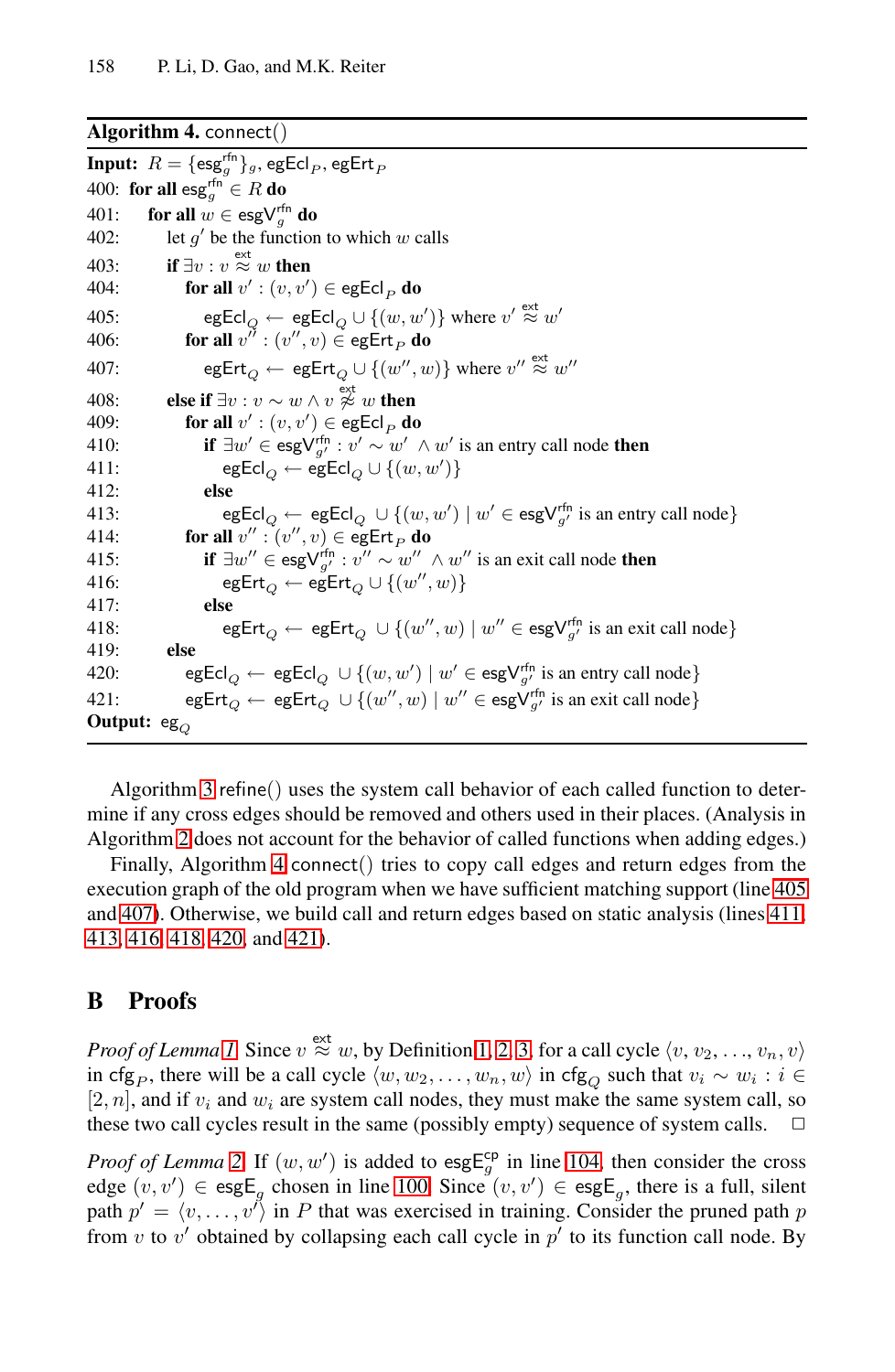line 103, there is a corresponding  $q \in \text{isg}_q$  on which every no[de is](#page-14-6) extended-similar to its corres[pond](#page-15-0)ing one in p (and hence  $p \in \text{isg}_t$ , as well). The[n, by](#page-15-2) Lemma 1 there is a full path  $q'$  [that](#page-15-1) [stro](#page-15-1)ngly supports  $(w, w'$ ).  $\qquad \qquad \Box$ 

*Proof of Lemma 3.* If an edge  $(w_i, w_j)$  [is ad](#page-15-3)d[ed to](#page-15-4) esg E<sup>diff</sup> at [line 2](#page-15-5)06, then  $w_i$  and  $w_j$  are call nodes with no call node in between them on a As such  $(w_i - w_j)$  is a full are call nodes with no call node in between them on q. As such,  $\langle w_i, \dots, w_j \rangle$  is a full, silent nath that supports  $(w_i, w_j)$ silent path that supports  $(w_i, w_j)$ .

*Proof of Lemma 4.* [We fi](#page-15-3)rst [argu](#page-15-4)e that a[ny](#page-7-1)  $(w', w'') \in \text{essE}_g^{\text{effn}}$  $(w', w'') \in \text{essE}_g^{\text{effn}}$  at the completion of refine() is supported by a full path. First if  $(w', w'')$  was added to esg  $\text{E}^{\text{CP}}$  in line 104 refine() is supported by a full path. First, if  $(w', w'')$  was added to esgE<sup>cp</sup> in line 104 and then copied forward (lines 200, 302), or if  $(w', w'')$  was added to esg  $E_g^{\text{diff}}$  in line 206 and then copied forward (line 302), then  $(w', w'')$  is supported by a full path per Lemand then copied forw[ard \(l](#page-14-8)ine 302), then  $(w', w'')$  is supported by a full path per Lem-<br>mas 2 and 3. Now suppose that  $(w', w'')$  was added in line 308 or 318. Then line 305 mas 2 and 3. Now, suppose that  $(w', w'')$  was added in line 308 or 318. Then line 305<br>(respectively 316) says that some call cycle from w is silent. So, if the cross edges (respectively, 316) says that some call [cy](#page-4-0)cle from  $w$  is silent. So, if the cross edges  $(w', w)$ ,  $(w, w'')$  were supported by full paths, then the new cross edge  $(w', w'')$  is also<br>supported by a full path. It follows by induction, with Lemmas 2–3 providing the base supported by a full path. It follows by induction, wit[h](#page-15-6) [Lem](#page-15-6)[mas](#page-15-7) 2–3 providing the base cases, that any cross edges ad[ded in](#page-16-2) lines 308 and 318 are supported by a full path.

We now show that any such edge is strongly supported. Consider any function call node  $w \in \text{ess}V_g^{\text{ffn}}$  at the completion of refine. If  $w \in \text{ess}V_g^{\text{cp}}$ , then it was added in<br>line 102 because it matched some y (line 101) from which an audible call cycle was line 102 because it [ma](#page-4-0)tched some  $v$  (li[ne](#page-4-0) 101) from which an audible call cycle was traversed during training of eg<sub>P</sub>. If  $v \approx w$ , then [by Le](#page-16-2)mma 1, there is an audible call cycle from w, as well. If  $v \stackrel{\text{ext}}{\neq} w$  or  $w \notin \text{essV}_g^{\text{cp}}$ , then w [sat](#page-16-3)isfied the condition in line 303 and, if there is no audible call cycle from w, was removed in lines 306–312.  $\Box$ 

*Proof of Lemma 5.* Consider an edge added in line 4[05.](#page-16-4) [S](#page-16-4)[ince](#page-16-5) both v and v' were wit-<br>nessed during training eg – each is a system call node or has some audible call cycle [n](#page-16-6)essed during training eg<sub>P</sub>, each is a system call node or has some audible call cycle. Because  $v \approx w$  and  $v' \approx w'$ , Lemma 1 implies that each of w and w' is a system<br>call node or has some audible call cycle. Moreover I emma 1 quarantees that w' is an call node or has some audible call cycle. Moreover, Lemma 1 guarantees that  $w'$  is an entry call node since  $v'$  is and so the call edge  $(w, w')$  created at line 405 is strongly entry call node since v' is, and so the call edge  $(w, w')$  created at line 405 is strongly<br>supported by a full path. By similar reasoning, each return edge added at line 407 is supported by a full path. By similar reasoning, each return edge added at line 407 is strongly supported by a full path.

In all other cases in which an edge  $(w, w')$  is added to egEcl<sub>Q</sub> (in line 411, 413, or<br>(i) connect() explicitly checks whether  $w'$  is an entry call node for the function of 420), connect() explicitly checks whether  $w'$  is an entry call node for the function  $g'$ <br>called by  $w$  (line 402), and so there is a full nath supporting  $(w, w')$ . Similarly, for each called by w (line 402), and so there is a full path supporting  $(w, w')$ . Similarly, for each edge  $(w'' - w)$  added to egency there is a full path supporting this edge. Since all podes edge  $(w'', w)$  added to egErt<sub>Q</sub>, there is a full path supporting this edge. Since all nodes in each esg $V_g^{cm}$  are either system call nodes or function call nodes from which there is<br>an audible call quale, these edges are strongly supported an audible call cycle, these edges are strongly supported.  $\Box$ 

# **C Training**

In this appendix we briefly explain how we collected the traces for the four case studies, since training plays an important role in building the execution graphs. For ncompress and unzip, we tried all operation types and options listed in the online manuals. However, for tar and ProFTPD, we did not train as exhaustively as we did for the previous two cases due to the complexity of tar operations and ProFTPD configurations. Nevertheless, for